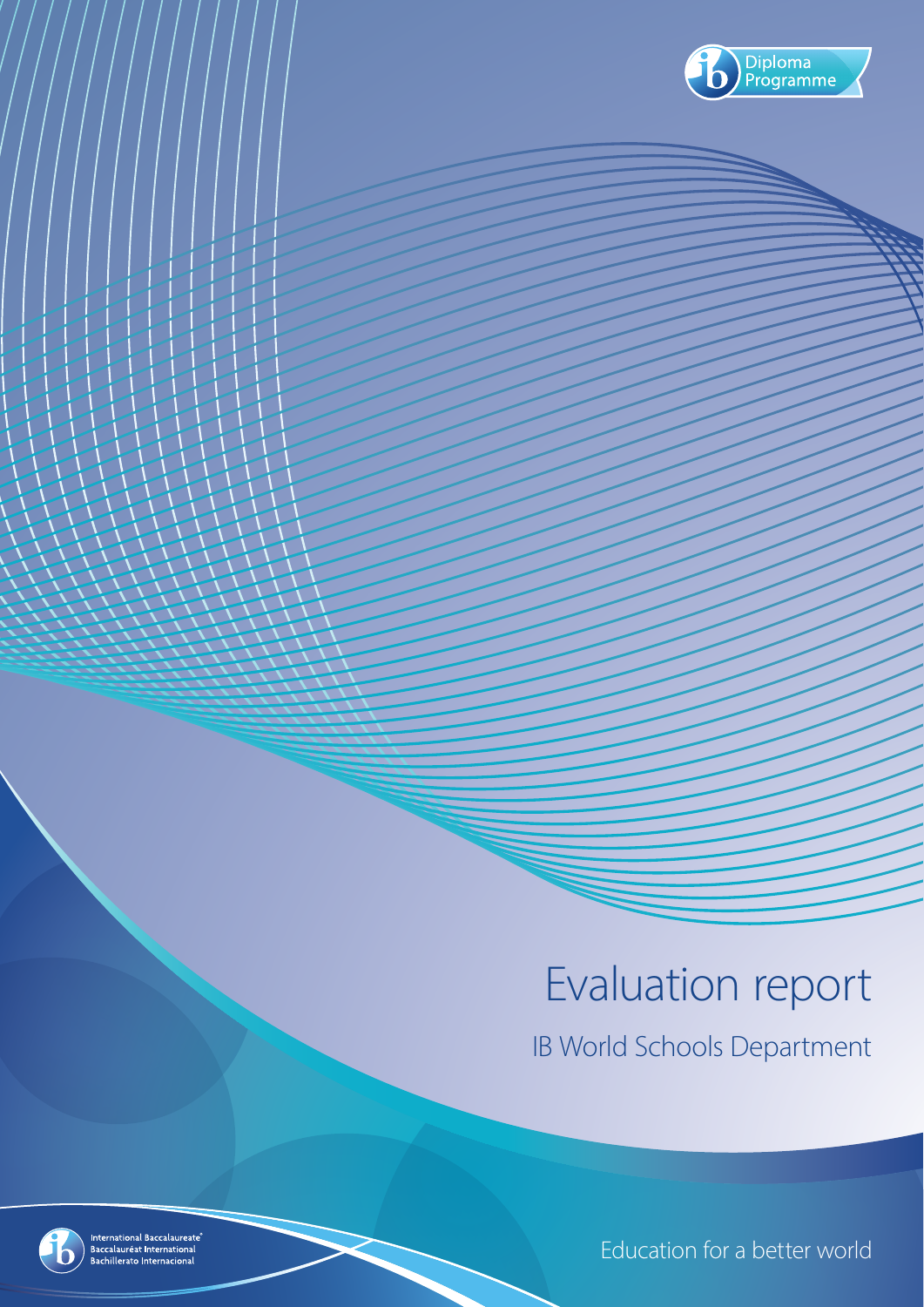#### **Report on Programme Evaluation**

**Head of school:** Mr. Bryan Nixon **School:** TASIS The American School in England **IB school code:** 002261 **IB programme:** Diploma Programme **Evaluation visit date(s):** Thursday 10 December 2020

Dear Mr. Bryan Nixon,

Thank you for completing the self-study process for programme evaluation. The IB recognizes that this process requires considerable time and effort from the entire school community. We appreciate the effort that you have made and hope that the insights gained along the way will be valuable in further developing your programme.

The aim of this evaluation is for the IB to ensure that the standards and practices of the programme are being maintained. The IB is aware that for each school the implementation of an IB programme is a journey, and that the school will meet these standards and practices to varying degrees along the way.

The present report is based on the analysis of the self-study questionnaire and supporting documents together with the findings of the school visit.

The report includes the following:

- feedback on the self-study process;
- commendations for school practices that address the Programme standards and practices in ways that solve challenges faced by the school and/or outstanding implementation;
- recommendations for the school on further developing the programme;
- matters to be addressed (MTBAs) that identify areas within a school's practice which, if not addressed immediately, will jeopardize the integrity of the programme and thus the school's entitlement to be considered an IB World School;
- findings that describe the practices at the school that led to the commendations, recommendations or MTBAs;
- indication of the evidence to be provided by the school in case of MTBAs;
- a conclusion for each standard.

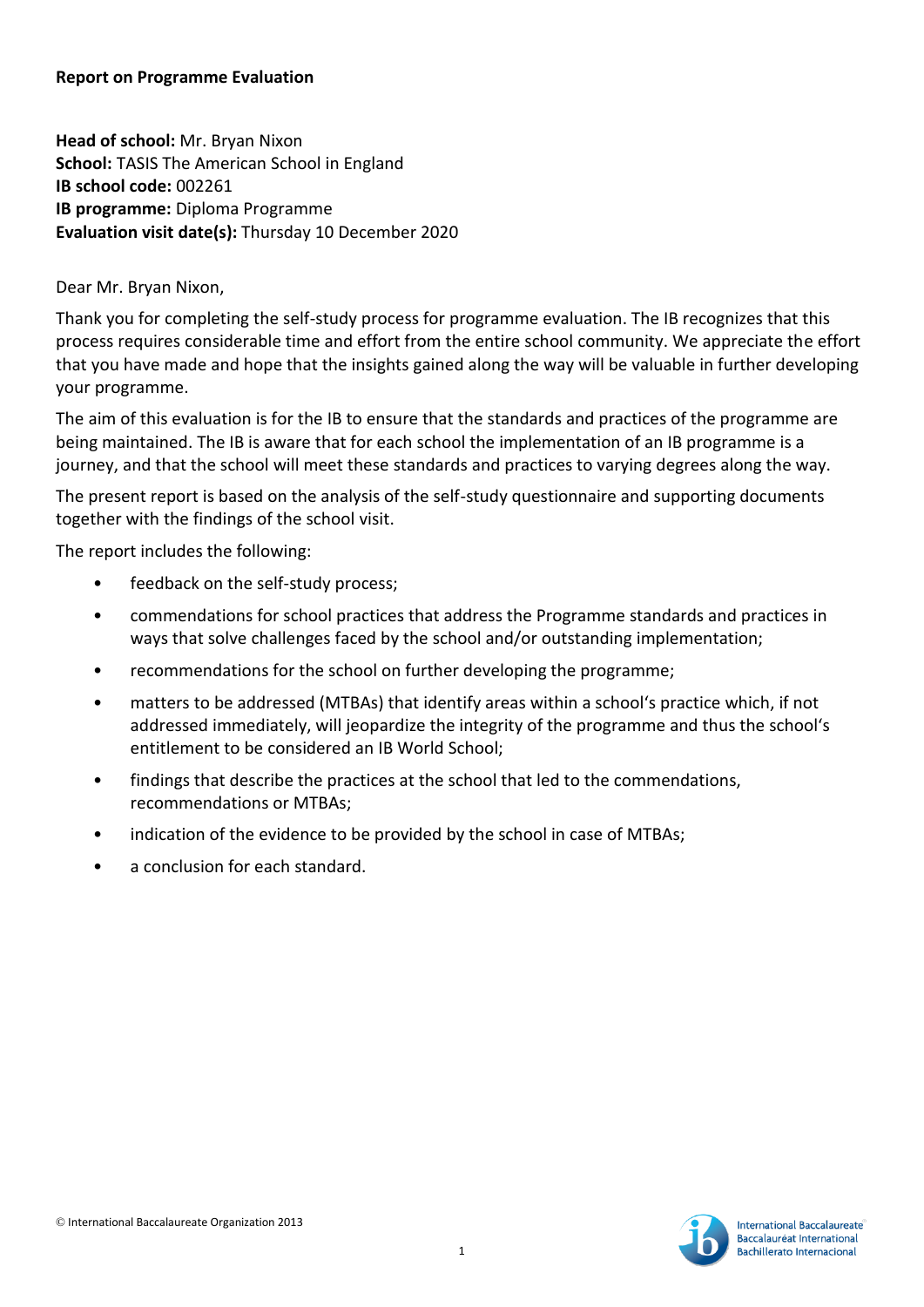#### **Outcome of the evaluation process of your school**

Based on the findings included in the report, the IB has not identified any matters to be addressed.

We trust the information found in this report will support the school in its continued implementation and enhancement of the IB programme.

We wish you continued success with the implementation of the IB Programme. We hope the self-study process has been beneficial and will lead to an even stronger programme implementation. We appreciate the contribution your school makes to the IB community and look forward even greater engagement in the coming years.

Yours sincerely,

Adrian Kearney Director of IB World Schools

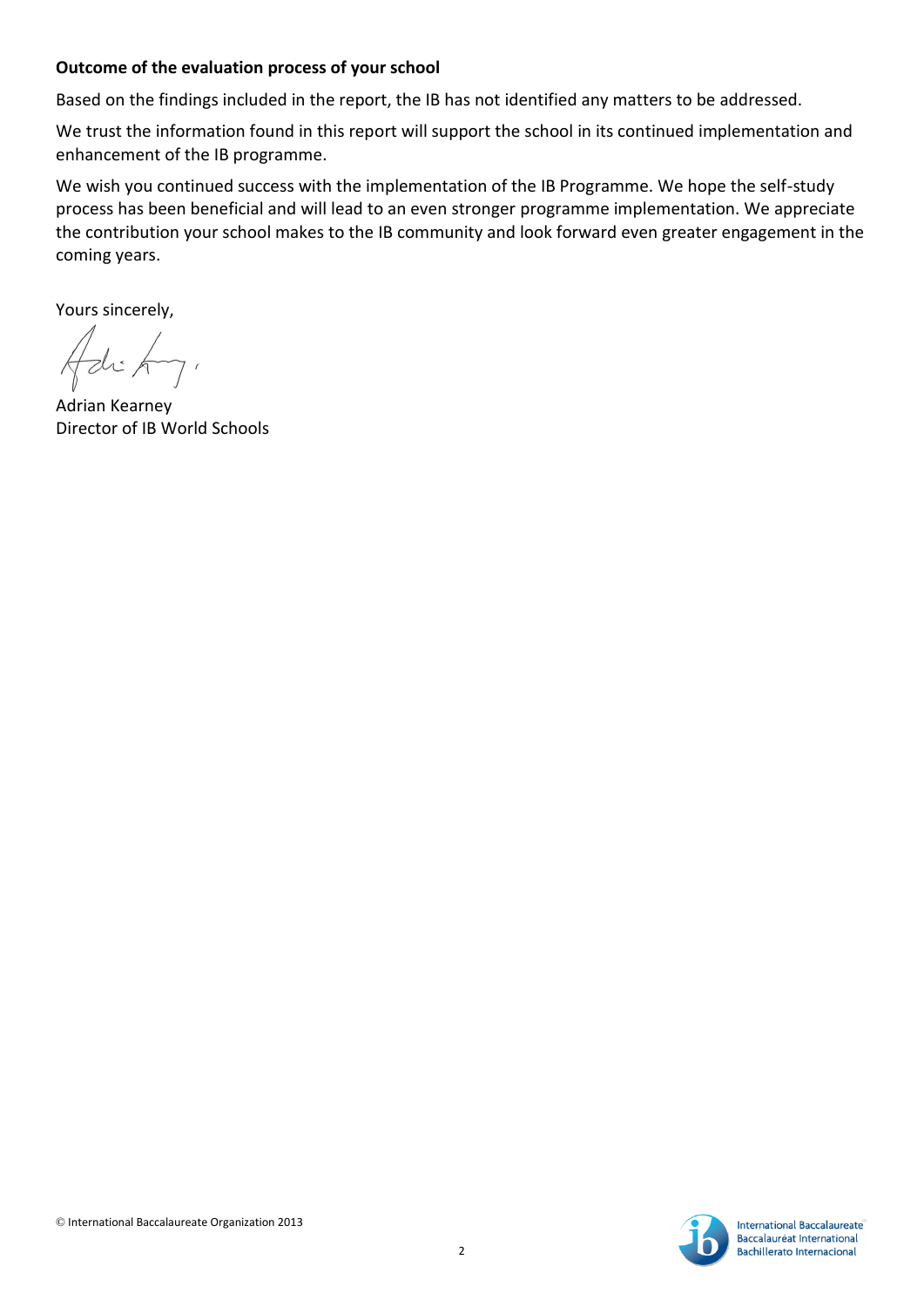|                                                                                           | <b>IB Response</b> |
|-------------------------------------------------------------------------------------------|--------------------|
| Timeline:                                                                                 | 18 Months          |
| The self-study took place over at least 12 months.                                        |                    |
| Stakeholders involved:                                                                    | <b>Yes</b>         |
| Those involved in the organization and implementation of the programme contributed to     |                    |
| this process: members of the governing body, administrators, teaching and non-teaching    |                    |
| staff, students and parents.                                                              |                    |
| <b>Gathering evidence:</b>                                                                | <b>Yes</b>         |
| The self-study is evidence based, drawing on existing school documentation and reflecting |                    |
| actual practice in the school during the period under review.                             |                    |
| <b>Reflection in teams:</b>                                                               | Yes.               |
| Meetings were organized, allowing time for reflection, discussion and collation of        |                    |
| evidence, if applicable.                                                                  |                    |
| The levels of implementation of practices:                                                | Yes                |
| The school has provided descriptors for assessing the practices.                          |                    |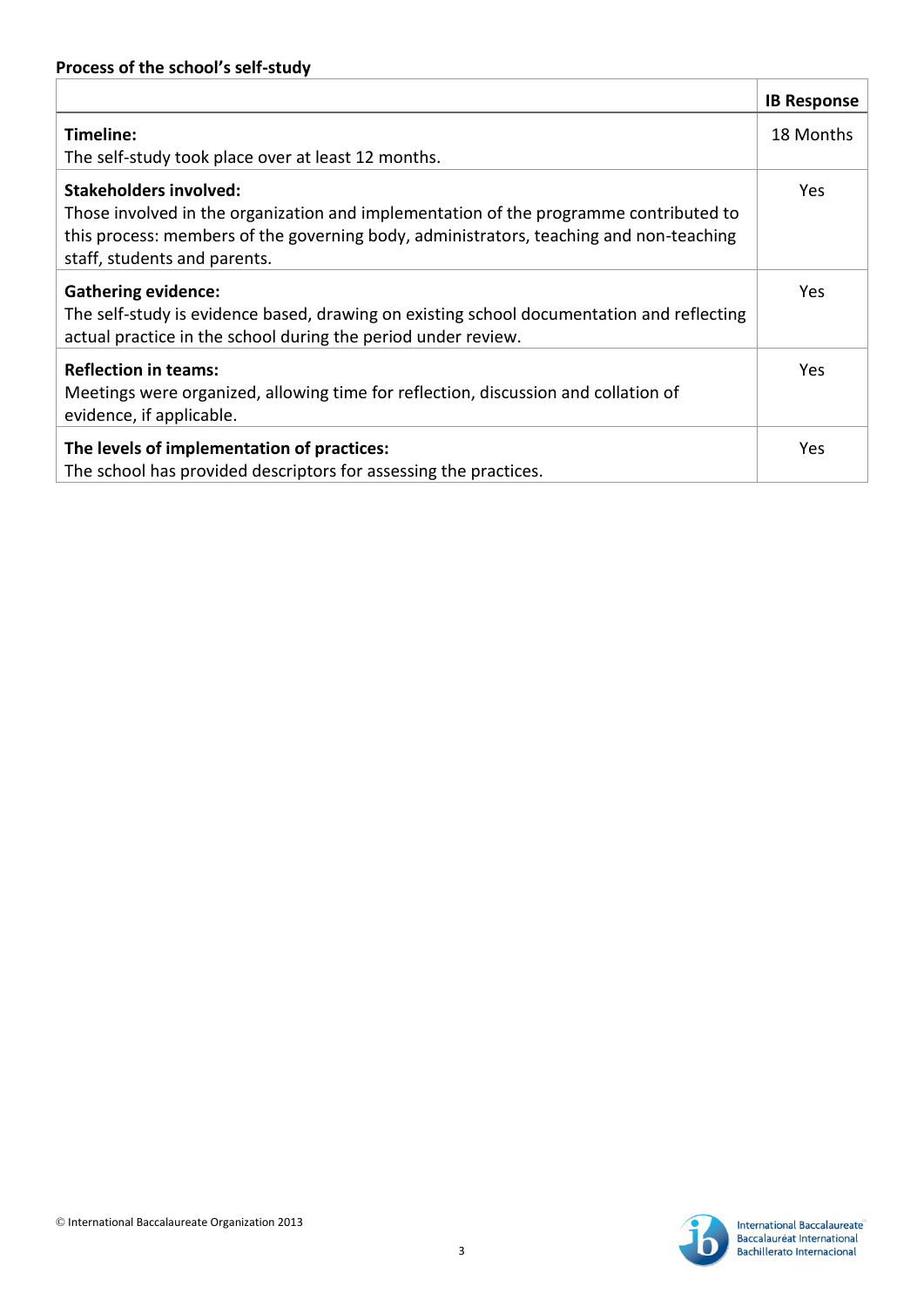# **Section A: Philosophy**

## **Standard A**

The school's educational beliefs and values reflect IB philosophy

# **Practice 1**

The school's published statements of mission and philosophy align with those of the IB.

| <b>Findings of the Team</b><br>The review and creation of the school's mission statement took place from 2017-<br>2018 and involved representatives of all stakeholders.<br>In addition the school has developed a set of 'Commitments and Outcomes' that<br>supports the school's mission statement and promote 'Pathways, Engagement,<br>Connection' and 'Life-long learning, International-mindedness and Service<br>Leadership'. These pathways and commitments form the basis for the school's<br>three-year strategic plan. |                                                                                                                                                                                                                                                                                                                                                                               |
|-----------------------------------------------------------------------------------------------------------------------------------------------------------------------------------------------------------------------------------------------------------------------------------------------------------------------------------------------------------------------------------------------------------------------------------------------------------------------------------------------------------------------------------|-------------------------------------------------------------------------------------------------------------------------------------------------------------------------------------------------------------------------------------------------------------------------------------------------------------------------------------------------------------------------------|
|                                                                                                                                                                                                                                                                                                                                                                                                                                                                                                                                   | The school's statements of mission and philosophy include references that the<br>school values education that goes beyond academic development, encourages<br>awareness beyond the individual and his or her immediate community and aligns<br>with other elements of the IB mission statement.                                                                               |
|                                                                                                                                                                                                                                                                                                                                                                                                                                                                                                                                   | The school has published statements of mission and philosophy on its website.                                                                                                                                                                                                                                                                                                 |
|                                                                                                                                                                                                                                                                                                                                                                                                                                                                                                                                   | It is clear from conversations with the Head of School, the school leadership<br>team and teachers that the school's mission statement is the cornerstone of all<br>that happens within the daily life of the school.                                                                                                                                                         |
|                                                                                                                                                                                                                                                                                                                                                                                                                                                                                                                                   | From information within the school's self-study questionnaire and conversations<br>with teachers and the school's leadership team it is clear that, in the period<br>under review, the school has invested considerable time and effort in reviewing<br>and rewriting the mission statement to ensure that it accurately reflects the aims<br>and philosophies of the school. |
| <b>Commendations</b>                                                                                                                                                                                                                                                                                                                                                                                                                                                                                                              | The school for embodying the mission statement within the school community<br>and the day to day life of the school.                                                                                                                                                                                                                                                          |

#### **Practice 2**

The governing body, administrative and pedagogical leadership and staff demonstrate understanding of IB philosophy.

| <b>Findings of the Team</b>   Conversations with the governing body, administrative and pedagogical<br>leadership and staff show their understanding of the IB philosophy as expressed<br>in the IB mission statement and IB learner profile. |
|-----------------------------------------------------------------------------------------------------------------------------------------------------------------------------------------------------------------------------------------------|
| The Head of School is an IBEN educator of over 20 years' experience.                                                                                                                                                                          |
| Conversations with the Head of School, teachers and the DP coordinator show a<br>clear understanding of and a positive attitude toward all aspects of the IB<br>philosophy and education.                                                     |

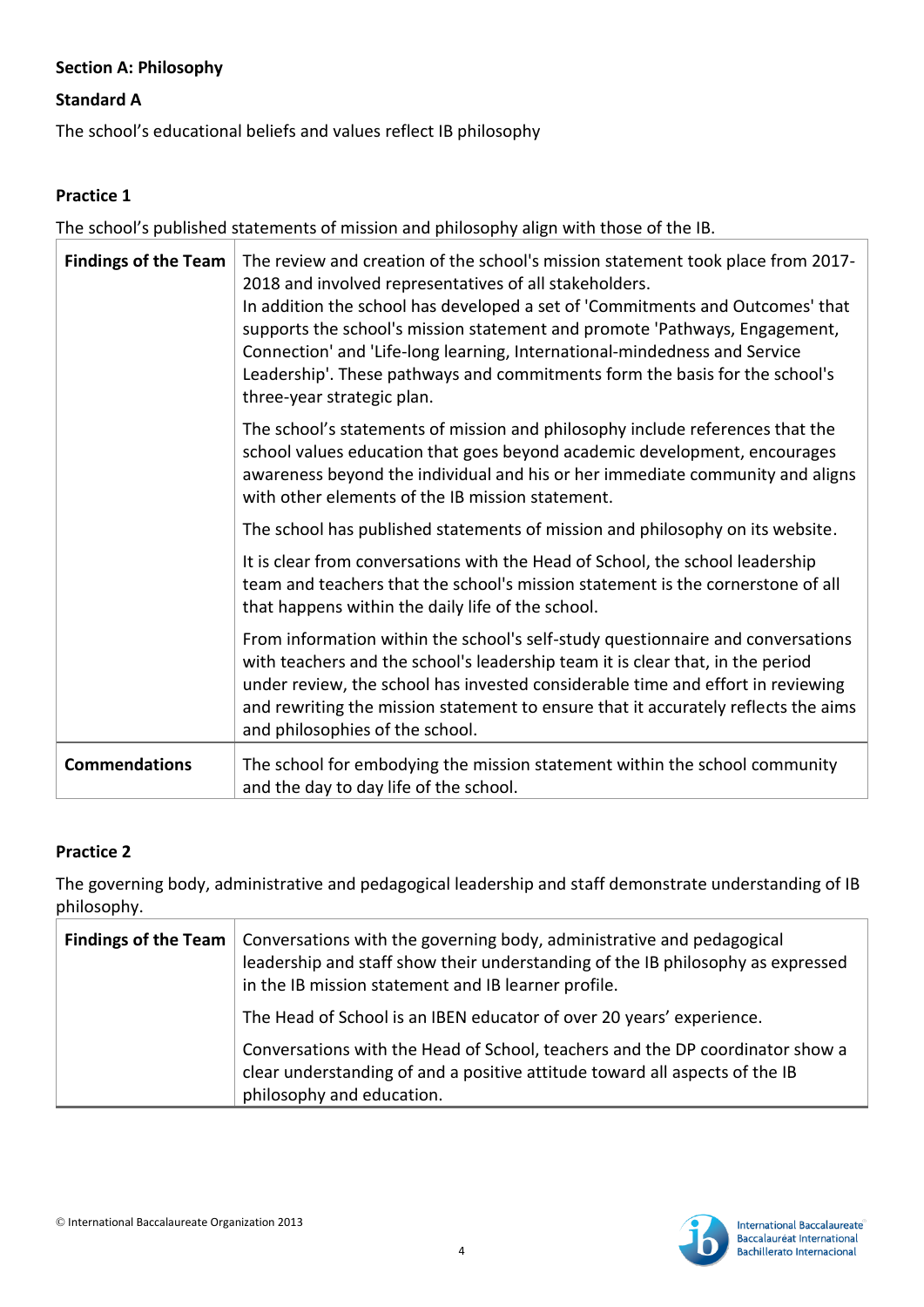The school community demonstrates an understanding of, and commitment to, the programme(s).

| <b>Findings of the Team</b> | Conversations with the pedagogical leadership team and staff show that they<br>understand the structure of the DP, the role that each plays in its<br>implementation, the student-centered concept of the DP and the implications of<br>the implementation of the DP for the school.            |
|-----------------------------|-------------------------------------------------------------------------------------------------------------------------------------------------------------------------------------------------------------------------------------------------------------------------------------------------|
|                             | Conversations with parents and students show that they understand and<br>appreciate that each student is exposed to a broad and balanced curriculum, the<br>DP is academically challenging but also aims at developing the attributes of the<br>learner profile and the importance of the core. |
|                             | The creation and implementation of the school's 'Commitments and Outcomes'<br>and 'Pathways' manifests the IB philosophy in a manner that makes it relevant to<br>the daily life of the school.                                                                                                 |
| <b>Commendations</b>        | The school community demonstrate wide understanding of, and commitment to,<br>the DP.                                                                                                                                                                                                           |

#### **Practice 4**

The school develops and promotes international-mindedness and all attributes of the IB learner profile across the school community.

| <b>Findings of the Team</b> | Conversations with the pedagogical leadership team show they understand what<br>actions need to be taken to promote international-mindedness and the<br>development of the IB learner profile in the context of the DP. Examples of these<br>actions are discussed. |
|-----------------------------|---------------------------------------------------------------------------------------------------------------------------------------------------------------------------------------------------------------------------------------------------------------------|
|                             | Conversations with teachers show they understand and promote international-<br>mindedness and the development of the attributes of the IB learner profile.                                                                                                          |
|                             | Parents understand and value the development of international-mindedness and<br>are aware of the IB learner profile.                                                                                                                                                |
|                             | Students are familiar with the concepts of international-mindedness and the<br>development of the attributes of the IB learner profile.                                                                                                                             |

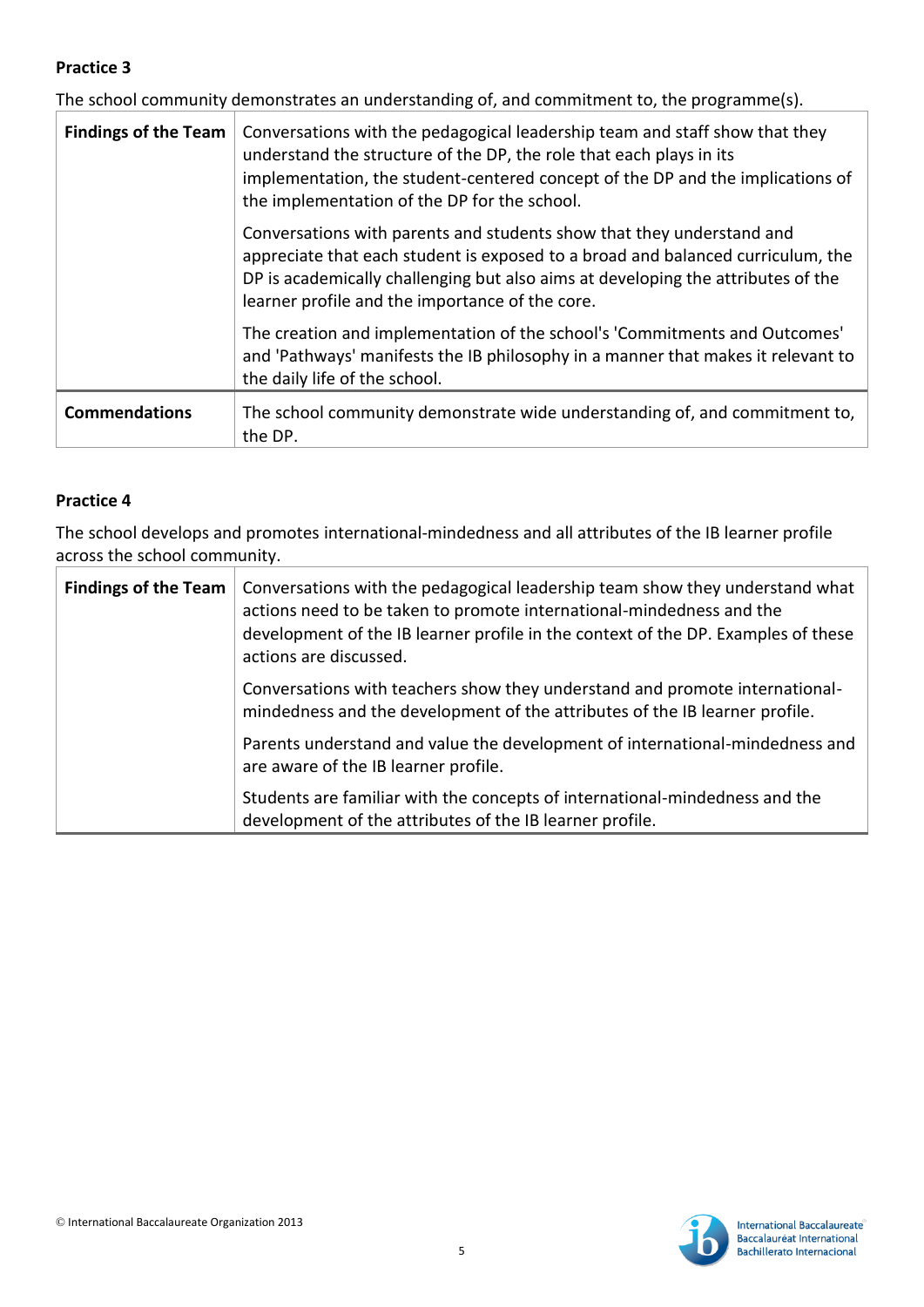The school promotes responsible action within and beyond the school community.

| <b>Findings of the Team</b> | Conversations with school stakeholders show that the school is committed to<br>responsible action within and beyond its own community.                                                                                                               |
|-----------------------------|------------------------------------------------------------------------------------------------------------------------------------------------------------------------------------------------------------------------------------------------------|
|                             | The school runs an allotment scheme that is open to members of the<br>surrounding community.                                                                                                                                                         |
|                             | The school has organized trips to Romania to provide support to members of the<br>international community. The CAS coordinator explained the long-lasting impact<br>of the work in Romania on the school the students and the Romanian<br>community. |
|                             | The school holds open campus events that are open to residents of the local<br>community.                                                                                                                                                            |
| Commendation                | The school for implementing regular and sustained actions that have an impact<br>both locally and globally.                                                                                                                                          |

# **Practice 6**

The school promotes open communication based on understanding and respect.

| <b>Findings of the Team</b> | Parents are comfortable during meetings and recognise the support that they<br>receive from the school's teachers and leadership team. The school has<br>implemented a number of parent-led groups including a support group for<br>parents who are unfamiliar with Anglo/American culture and language. |
|-----------------------------|----------------------------------------------------------------------------------------------------------------------------------------------------------------------------------------------------------------------------------------------------------------------------------------------------------|
|                             | Teachers express themselves openly during meetings and are enthusiastic in<br>their comments of the direction the school's journey.                                                                                                                                                                      |
|                             | Students express themselves openly and respectfully and refer to the "one big<br>family of TASIS".                                                                                                                                                                                                       |
|                             | The school has developed and implemented a student IB council that meets<br>weekly. Through the IB council students raise issues of importance to the student<br>body and are able to influence the school's strategic plan.                                                                             |
|                             | The school publishes a regular newsletter, 'The TASIS Times' and a 'Spotlight on<br>Service' monthly bulletin.                                                                                                                                                                                           |
|                             | In the lessons visited students are comfortable in promoting their own ideas,<br>asking questions and taking the initiative in class discussions.                                                                                                                                                        |
| Commendation                | The school for enabling student and parent organization voice in school matters<br>and decision making.                                                                                                                                                                                                  |

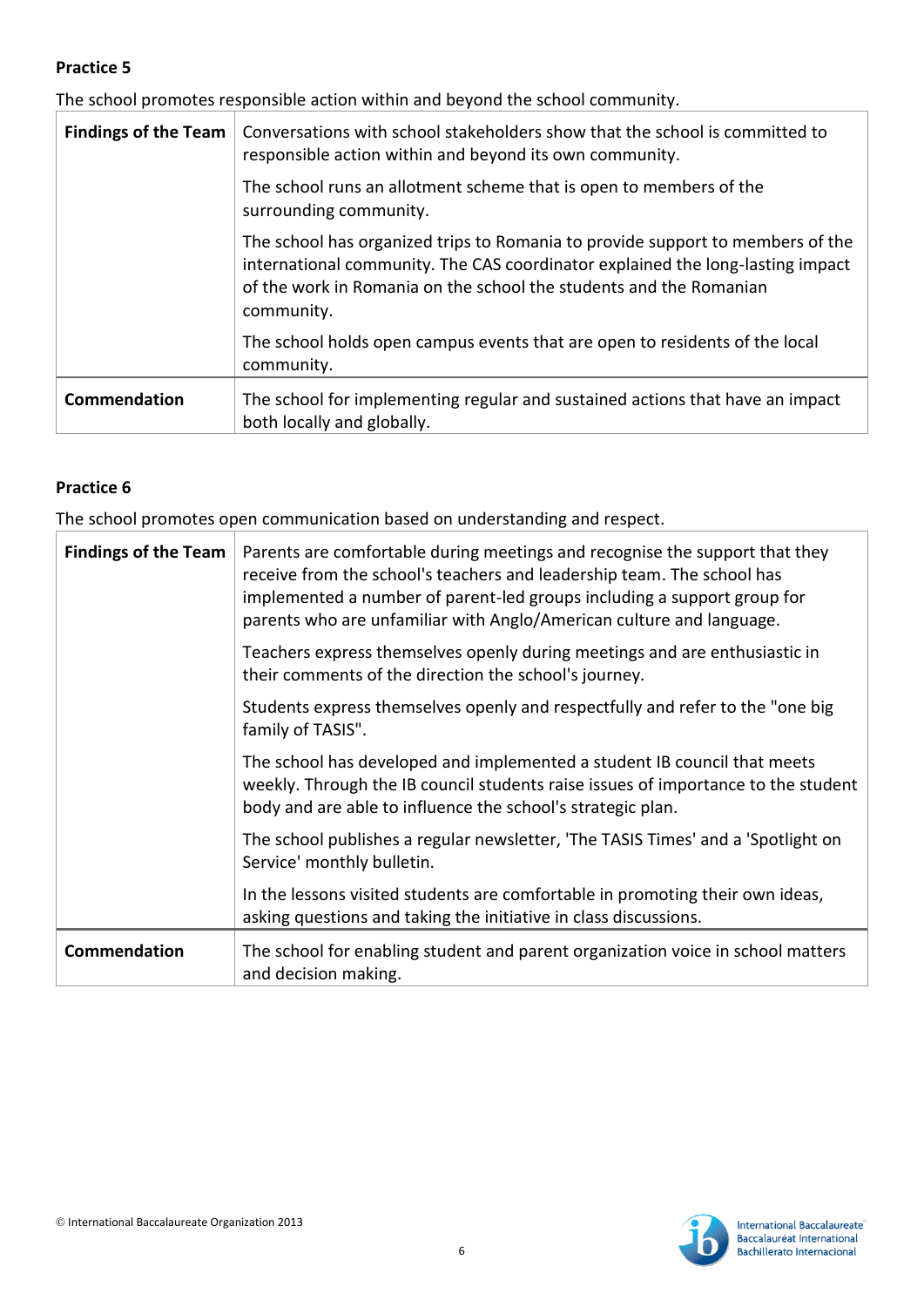The school places importance on language learning, including mother tongue, host country language and other languages.

| <b>Findings of the Team</b> | Conversations with the pedagogical leadership team and teachers show<br>awareness of the importance of language learning and of the implementation of<br>the school's language policy.                                                                                                                                                                                                                                                      |
|-----------------------------|---------------------------------------------------------------------------------------------------------------------------------------------------------------------------------------------------------------------------------------------------------------------------------------------------------------------------------------------------------------------------------------------------------------------------------------------|
|                             | In the meeting with the group responsible for compiling the information on<br>Standard A of the school's self-study questionnaire, it was made clear that<br>language development within the school recognises the importance of<br>developing understanding of culture as well as languages. The school is working<br>toward developing and implementing a system of support for home languages as<br>an authentic part of the curriculum. |
|                             | The school offers school supported self-taught option for students wishing to<br>study their home language in Group 1.                                                                                                                                                                                                                                                                                                                      |

# **Practice 8**

The school participates in the IB world community.

| <b>Findings of the Team</b> | Staff members actively access the Programme Resource Centre.                                                                                                                                                                                                                                                                                                           |
|-----------------------------|------------------------------------------------------------------------------------------------------------------------------------------------------------------------------------------------------------------------------------------------------------------------------------------------------------------------------------------------------------------------|
|                             | The Head of School shared his long term aim to encourage more teachers to<br>become IBEN members. However, he is aware that teachers have been through<br>considerable change at the school and are working hard to implement the new<br>initiatives as a result of this change. Therefore, there may not be the ability to<br>take on IBEN roles at the current time. |
|                             | The Head of School is an experienced IBEN member and some teachers are IB<br>examiners.                                                                                                                                                                                                                                                                                |

#### **Practice 9 + 9a + 9b + 9c**

The school supports access for students to the IB programme(s) and philosophy.

| <b>Findings of the Team</b> | Conversations with the pedagogical leadership team which includes the DP<br>coordinator, show that access to the DP is transparent, the school supports<br>students in their decision to complete the full diploma or certificates and the AP. |
|-----------------------------|------------------------------------------------------------------------------------------------------------------------------------------------------------------------------------------------------------------------------------------------|
|                             | Conversations with parents and students show their awareness of the benefit<br>that the DP bring to the students.                                                                                                                              |
|                             | Some DP graduates' parents can share their experiences and show appreciation<br>for the education their children received.                                                                                                                     |
|                             | The DP coordinator works with students in Grades 9 and 10 to guide and advise<br>them on their choice of either the DP or the AP depending on their academic<br>record and future aspirations.                                                 |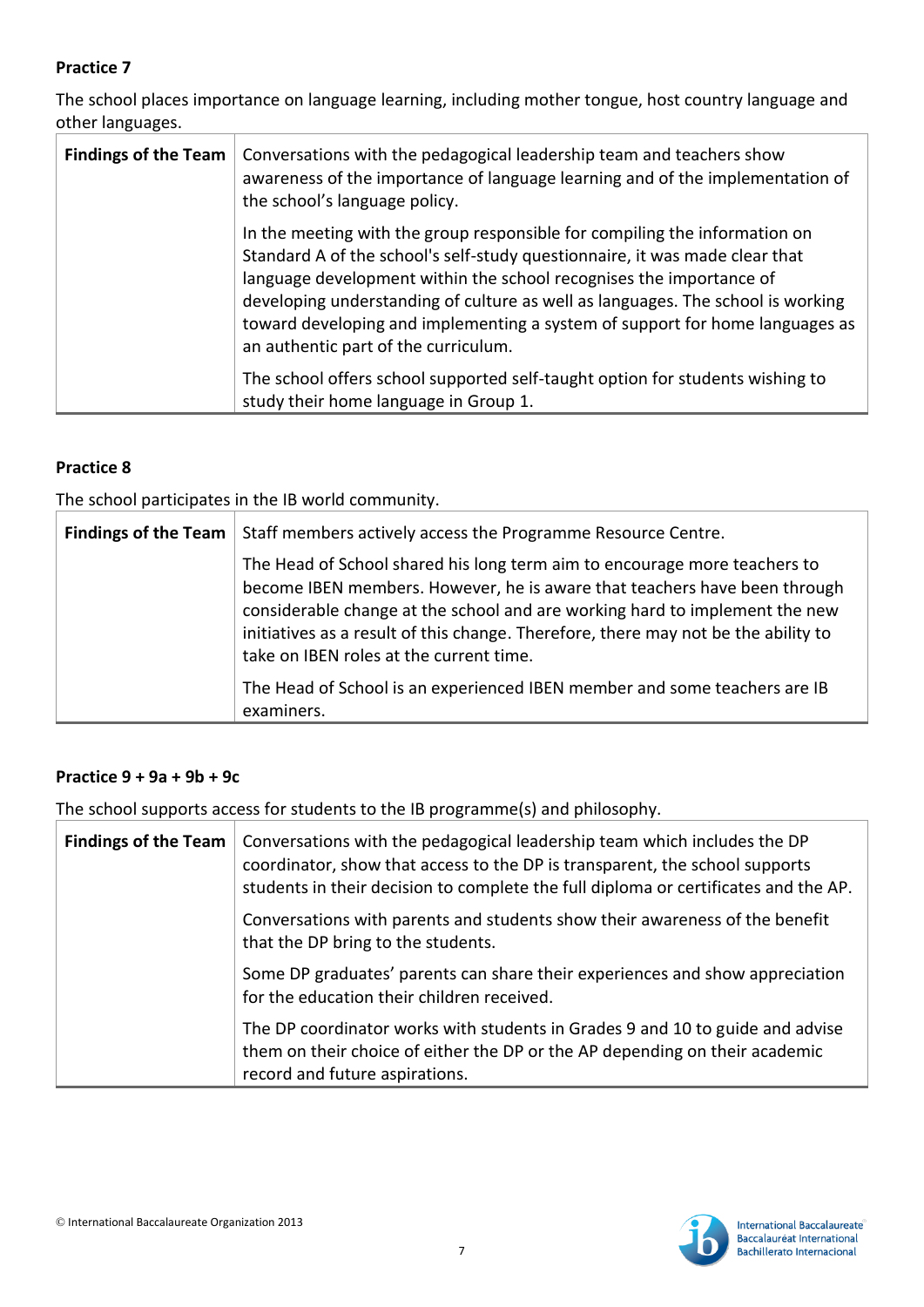#### **Conclusion of the IB**

Based on the analysis of the self-study questionnaires, the supporting documents and the findings of the school visit

|                                                                                                                                                         | <b>School's Conclusion</b>            | <b>IB Response</b>                                                                                                                         |
|---------------------------------------------------------------------------------------------------------------------------------------------------------|---------------------------------------|--------------------------------------------------------------------------------------------------------------------------------------------|
| <b>School's Progress</b><br>With regard to IB<br>recommendations for this<br>standard from the previous<br>evaluation process or from<br>authorization, |                                       | The school has taken into<br>consideration the IB<br>recommendations from the<br>previous evaluation process or<br>from the authorization. |
| Conclusion                                                                                                                                              | <b>Shows Satisfactory Development</b> | <b>Shows Satisfactory Development</b>                                                                                                      |

#### **Section B: Organization**

#### **Standard B1: Leadership and structure**

The school's leadership and administrative structures ensure the implementation of the IB programme(s)

#### **Practice 1**

The school has developed systems to keep the governing body informed about the ongoing implementation and development of the programme(s).

| <b>Findings of the Team</b><br>communication with the school's governing body about the DP.<br>sends reports to the full governors' meetings. | Conversations with the pedagogical leadership team and members of the<br>governing body show that there is a clear system of regular and formal                                                       |
|-----------------------------------------------------------------------------------------------------------------------------------------------|-------------------------------------------------------------------------------------------------------------------------------------------------------------------------------------------------------|
|                                                                                                                                               | The DP Coordinator attends the governors' academic committee meetings and                                                                                                                             |
|                                                                                                                                               | The self-study questionnaire and conversations with the governing body, the<br>Head of School and the DP coordinator show that regular meetings are held<br>between governors and the Head of School. |
| Commendation                                                                                                                                  | The DP coordinator for regular and formal communication with the Board.                                                                                                                               |

#### **Practice 2**

The school has developed a governance and leadership structure that supports the implementation of the programme(s).

|              | <b>Findings of the Team</b>   Conversations with the governing body, leadership team, DP coordinator and<br>staff, in addition to the school's documentation, reflect the high level of<br>continuous support given to the implementation of the DP. Middle management<br>structures are in place that lead to increased support for the DP programme. |
|--------------|--------------------------------------------------------------------------------------------------------------------------------------------------------------------------------------------------------------------------------------------------------------------------------------------------------------------------------------------------------|
| Commendation | The pedagogical leadership team and the governing body for implementing<br>measures to increase support for the DP.                                                                                                                                                                                                                                    |

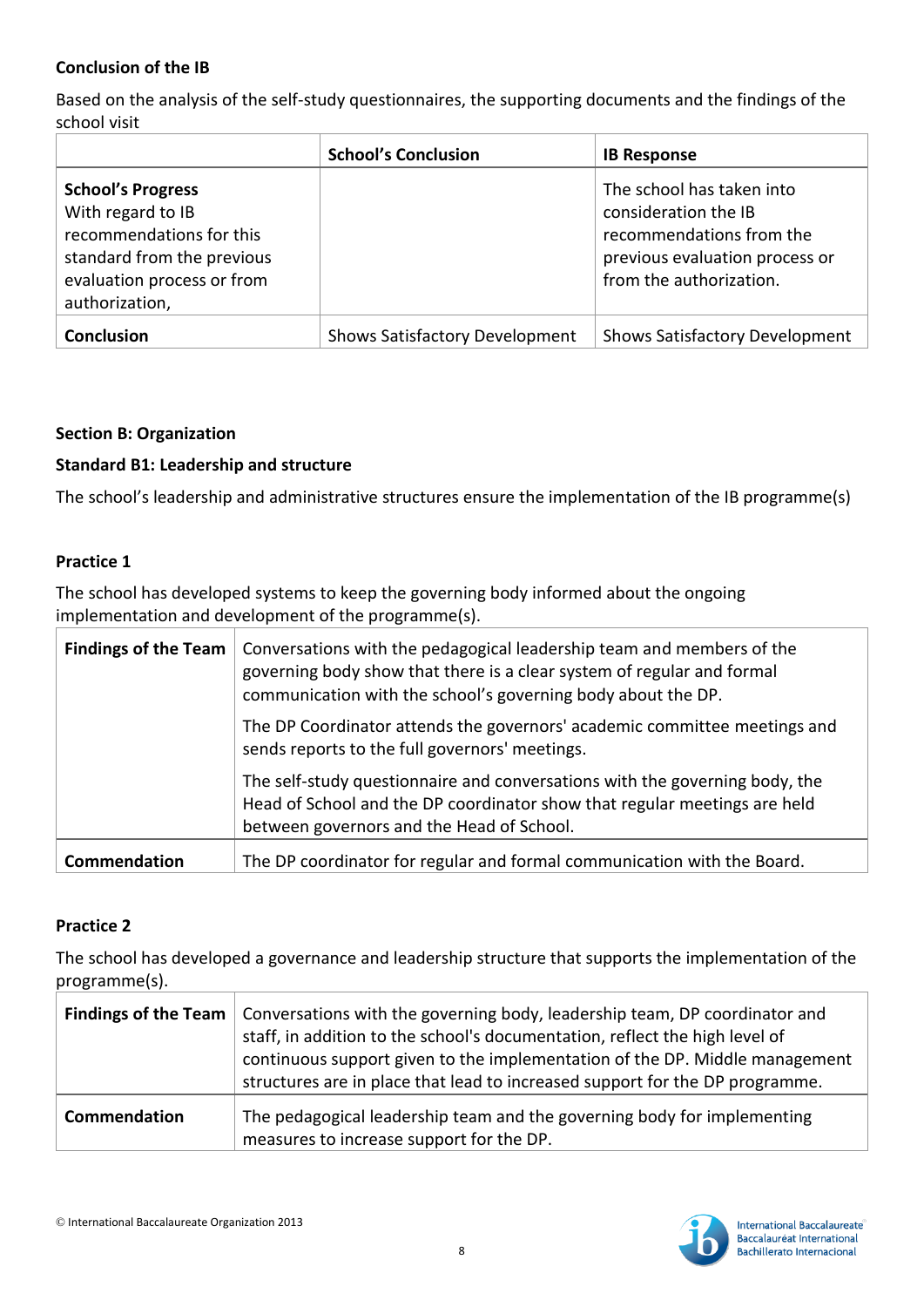The head of school/school principal and programme coordinator demonstrate pedagogical leadership aligned with the philosophy of the programme(s).

| <b>Findings of the Team</b> | In meetings all stakeholders refer to the fact that they understand the roles of<br>colleagues within the leadership team, that they highly value the expertise of the<br>DP coordinator and that they feel supported in delivering the programme. |
|-----------------------------|----------------------------------------------------------------------------------------------------------------------------------------------------------------------------------------------------------------------------------------------------|
|                             | The Head of school and the DP coordinator lead, co-ordinate and participate in<br>regular meetings and provide communications to the wider school community<br>about the IB programme.                                                             |
|                             | In meetings with all stakeholders' reference was made and recognition shown to<br>the way in which the leadership of the DP actively promotes the IB philosophy<br>and demonstrate the attributes of the IB learner profile on a daily basis.      |
| Commendation                | The leaders of the school and the DP for modeling the IB learner profile<br>attributes in their daily actions.                                                                                                                                     |

#### **Practice 4**

The school has appointed a programme coordinator with a job description, release time, support and resources to carry out the responsibilities of the position.

| <b>Findings of the Team</b> | Conversations with the DP coordinator indicate that she is knowledgeable about<br>the responsibilities of coordination and considers that the allocated time and<br>resources are consistent with the role.                                                                             |
|-----------------------------|-----------------------------------------------------------------------------------------------------------------------------------------------------------------------------------------------------------------------------------------------------------------------------------------|
|                             | She has established strategies to ensure that all DP teachers feel supported and<br>are confident in fulfilling their roles.                                                                                                                                                            |
|                             | Conversations with teachers indicate that the DP coordinator devotes time to<br>support them. This was evidenced by the fact that the coordinator and the Head<br>of School lead training sessions and meetings about the DP and conduct lesson<br>observations to support DP teachers. |

# **Practice 5**

The school develops and implements policies and procedures that support the programme(s).

| Finding of the Team $\vert$ There are policies and procedures that support the programme. The Assessment |
|----------------------------------------------------------------------------------------------------------|
| Policy, the Academic Policy, the Admissions Policy and other policies support the                        |
| delivery of the DP and are consistent with IB values.                                                    |

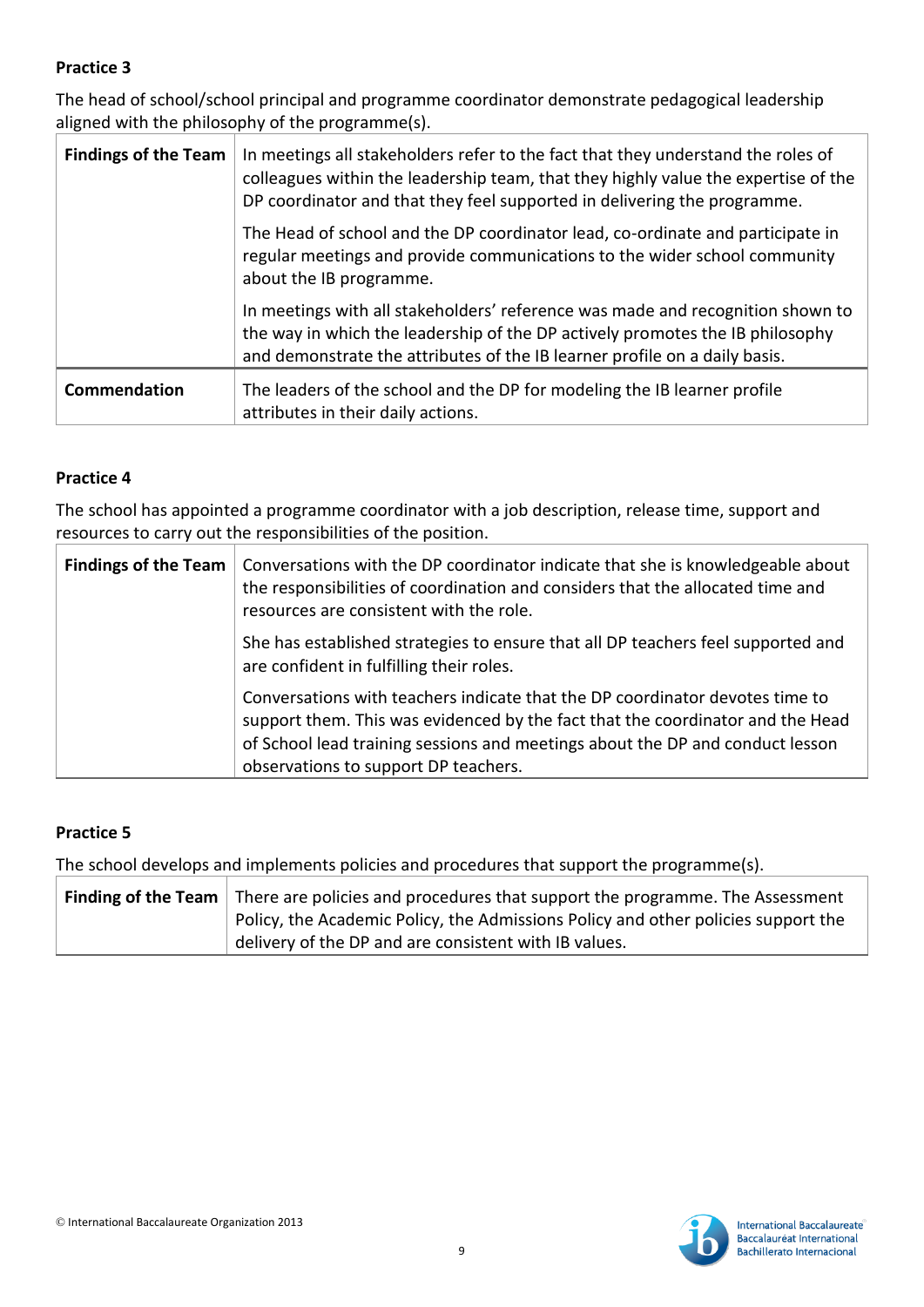# **Practice 5a**

The school has an admissions policy that clarifies conditions for admission to the school and the Diploma Programme.

| <b>Findings of the Team</b> | Conversations with school staff indicate awareness of the admissions criteria for<br>the DP, which are included in the school admissions policy.                         |
|-----------------------------|--------------------------------------------------------------------------------------------------------------------------------------------------------------------------|
|                             | Students are informed about the admission requirements to the DP and are<br>provided with advice and guidance before they get to the stage of choosing their<br>pathway. |
|                             | Students with special educational needs are supported and advised so that they<br>are able to access the DP.                                                             |
|                             | Conversations with parents indicate awareness of the conditions necessary for<br>students to study in the DP.                                                            |
|                             | Students are familiar with the criteria the school applies to enroll students in the<br>DP.                                                                              |

# **Practice 5b**

The school develops and implements a language policy that is consistent with IB expectations.

| <b>Finding of the Team</b>   Conversations with teachers show that they apply the language policy and that |
|------------------------------------------------------------------------------------------------------------|
| they provide students with support in this regard.                                                         |
| The school's SEN department provides teachers with a range of strategies that can                          |
| be used to support the language development of students.                                                   |

#### **Practice 5c**

The school develops and implements an inclusion/special educational needs policy that is consistent with IB expectations and with the school's admissions policy.

| <b>Findings of the Team</b> | Conversations with the DP coordinator and teachers indicate that they are aware<br>of the support the IB gives to students with special needs and where to find the<br>information. Teachers are also supported by the SEN team to support students<br>with SEN. |
|-----------------------------|------------------------------------------------------------------------------------------------------------------------------------------------------------------------------------------------------------------------------------------------------------------|
|                             | Conversation with the DP coordinator indicates that the school has a special<br>educational needs policy that supports student access to the DP.<br>Teachers comment on the support they receive to successfully work with<br>students with special needs.       |

# **Practice 5d**

The school has developed and implements an assessment policy that is consistent with IB expectations.

| <b>Finding of the Team</b> $\vert$ Conversations with teachers show that they understand the assessment policy. |
|-----------------------------------------------------------------------------------------------------------------|
| Examples given by teachers showed that they apply the policy and they                                           |
| communicate assessment data with students and parents.                                                          |

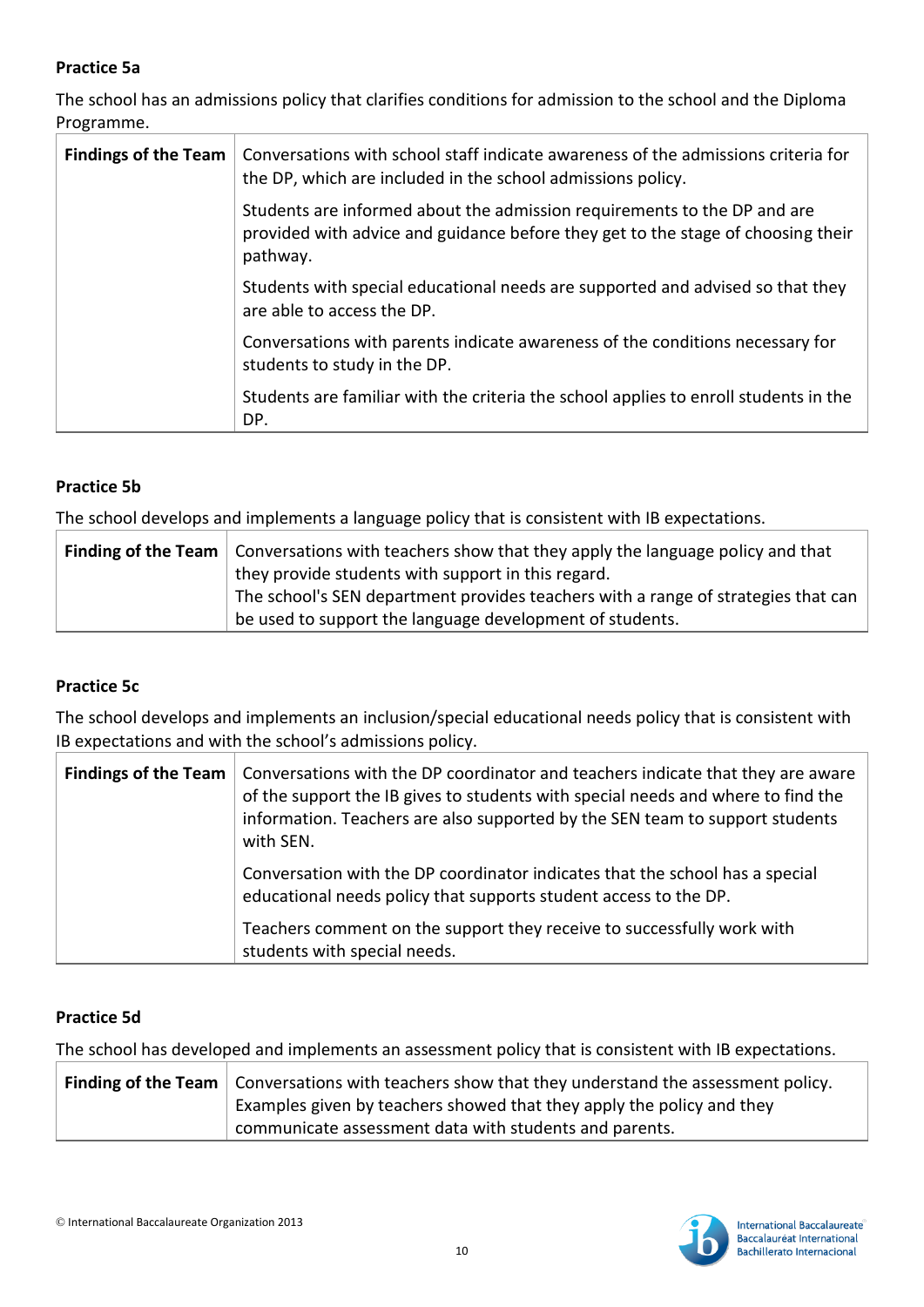# **Practice 5e**

The school has developed and implements an academic honesty policy that is consistent with IB expectations.

| <b>Findings of the Team</b> | Conversations with teachers and other staff show that teachers apply the<br>academic honesty policy in the school and understand that it is their<br>responsibility to educate students about academic honesty.<br>Examples given in meetings with teachers show that teachers have developed<br>systems to ensure academic honesty by monitoring the processes that students<br>go through in TOK and the extended essay., |
|-----------------------------|-----------------------------------------------------------------------------------------------------------------------------------------------------------------------------------------------------------------------------------------------------------------------------------------------------------------------------------------------------------------------------------------------------------------------------|
|                             | Conversations with students show that they are aware of the academic honesty<br>policy, its consequences and the use of Turnitin software to maintain the<br>integrity of their work.                                                                                                                                                                                                                                       |

# **Practice 5f**

The school complies with the IB regulations and procedures related to the conduct of all forms of assessment for the Diploma Programme.

| <b>Findings of the Team</b> | Conversations with the DP coordinator indicate that she knows the IB<br>requirements and the expected conduct related to all forms of assessment, and<br>that she informs candidates about the conduct of all forms of assessment in<br>meetings, individual interviews, etc. |
|-----------------------------|-------------------------------------------------------------------------------------------------------------------------------------------------------------------------------------------------------------------------------------------------------------------------------|
|                             | Conversations with teachers reveal that they know the IB requirements and<br>expected conduct related to all forms of assessment. They are also aware of how<br>the assessment procedures can be adapted given the current COVID situation<br>e.g. language oral exams.       |
|                             | Conversations with teachers and visits to lessons show that assessments are<br>used to support students' learning and that assessment informs the planning<br>process.                                                                                                        |

# **Practice 6**

The school has systems in place for the continuity and ongoing development of the programme(s).

| <b>Findings of the Team</b> | The pedagogical leadership team describes the systems in place to ensure the<br>ongoing development of the DP. The action plans show that the school intends to<br>improve their DP provision.      |
|-----------------------------|-----------------------------------------------------------------------------------------------------------------------------------------------------------------------------------------------------|
|                             | Conversation with the Head of School and the school's documentation show that<br>the school's DP action plan is integrated into the school's wider strategic plan.                                  |
|                             | Conversations with the school's senior leadership team show that they have<br>thought about how they can develop the quality of aspects of the DP further and<br>are implementing systems to do so. |

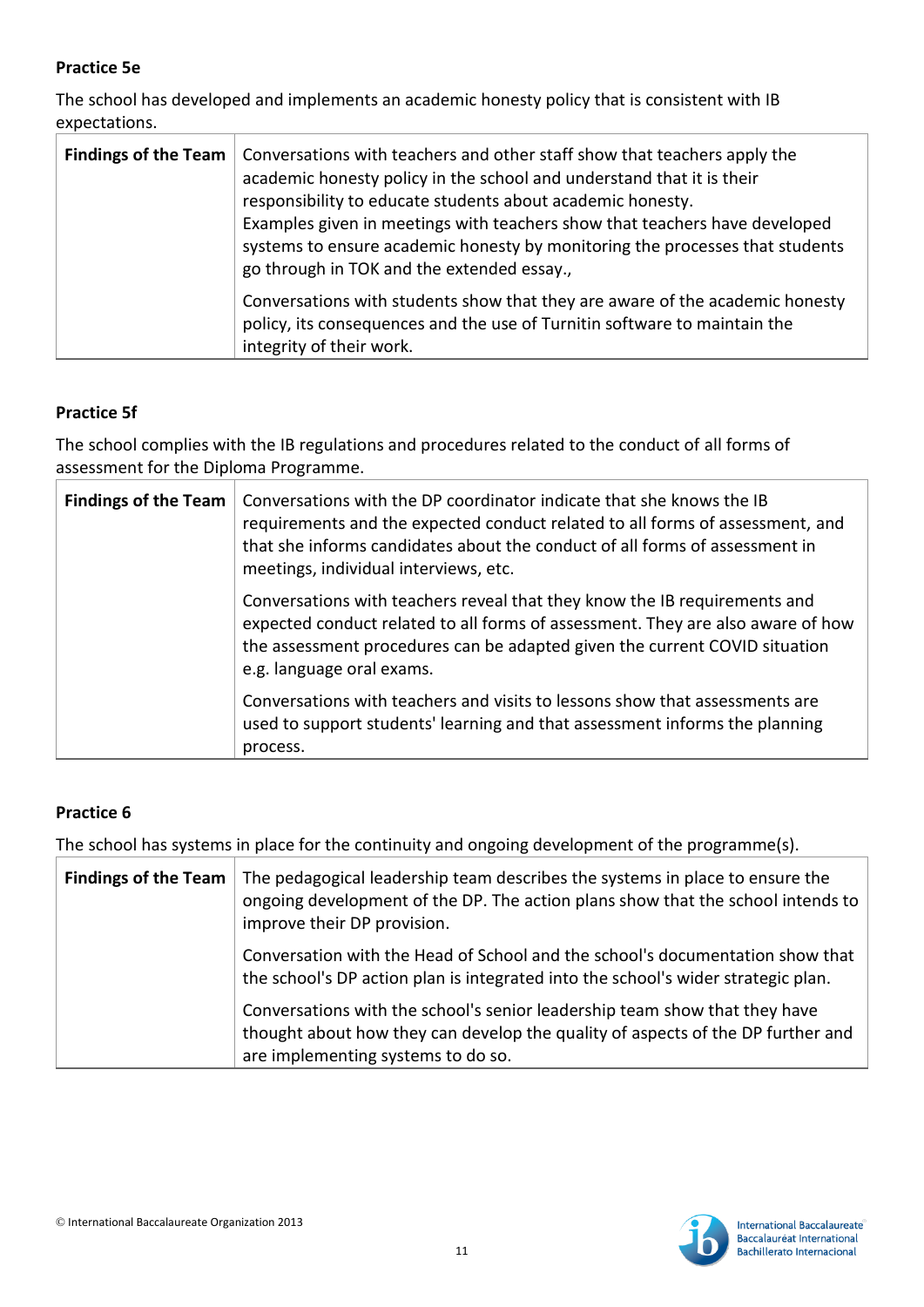The school carries out programme evaluation involving all stakeholders.

| <b>Finding of the Team</b> | Conversations with stakeholders and documentation show that teachers, parents,<br>students and members of the governing board show that all stakeholders are<br>involved in evaluating the programme. |
|----------------------------|-------------------------------------------------------------------------------------------------------------------------------------------------------------------------------------------------------|
| Commendation               | Two-way communication channels are in place for input from wider community<br>via parental associations and the newly formed IB council, which allows for<br>student voice to be represented.         |

#### **Conclusion of the IB**

Based on the analysis of the self-study questionnaires, the supporting documents and the findings of the school visit

|                                                                                                                                                         | <b>School's Conclusion</b>            | <b>IB Response</b>                                                                                                                         |
|---------------------------------------------------------------------------------------------------------------------------------------------------------|---------------------------------------|--------------------------------------------------------------------------------------------------------------------------------------------|
| <b>School's Progress</b><br>With regard to IB<br>recommendations for this<br>standard from the previous<br>evaluation process or from<br>authorization, |                                       | The school has taken into<br>consideration the IB<br>recommendations from the<br>previous evaluation process or<br>from the authorization. |
| <b>Conclusion</b>                                                                                                                                       | <b>Shows Satisfactory Development</b> | <b>Shows Satisfactory Development</b>                                                                                                      |

#### **Standard B2: Resources and support**

The school's resources and support structures ensure the implementation of the IB programme(s)

#### **Practice 1 + 1a + 1b**

The governing body allocates funding for the implementation and ongoing development of the programme(s).

| <b>Findings of the Team</b> | Conversation with the governing body shows understanding of, and support for,<br>the financial requirements of the DP.                                                                                             |
|-----------------------------|--------------------------------------------------------------------------------------------------------------------------------------------------------------------------------------------------------------------|
|                             | Conversations with the CAS coordinator and teachers show that resources to<br>implement the DP are in place. Teachers are confident that they are able to<br>request and receive additional resources at any time. |
|                             | Conversation with the TOK teacher shows that the course is implemented over<br>two years. Funds from TOK are taken from the school's central budget.                                                               |
|                             | In discussion with the governing body it was made clear that there are funds<br>available from the wider TASIS foundation to ensure that ongoing professional<br>development requirements can be met.              |

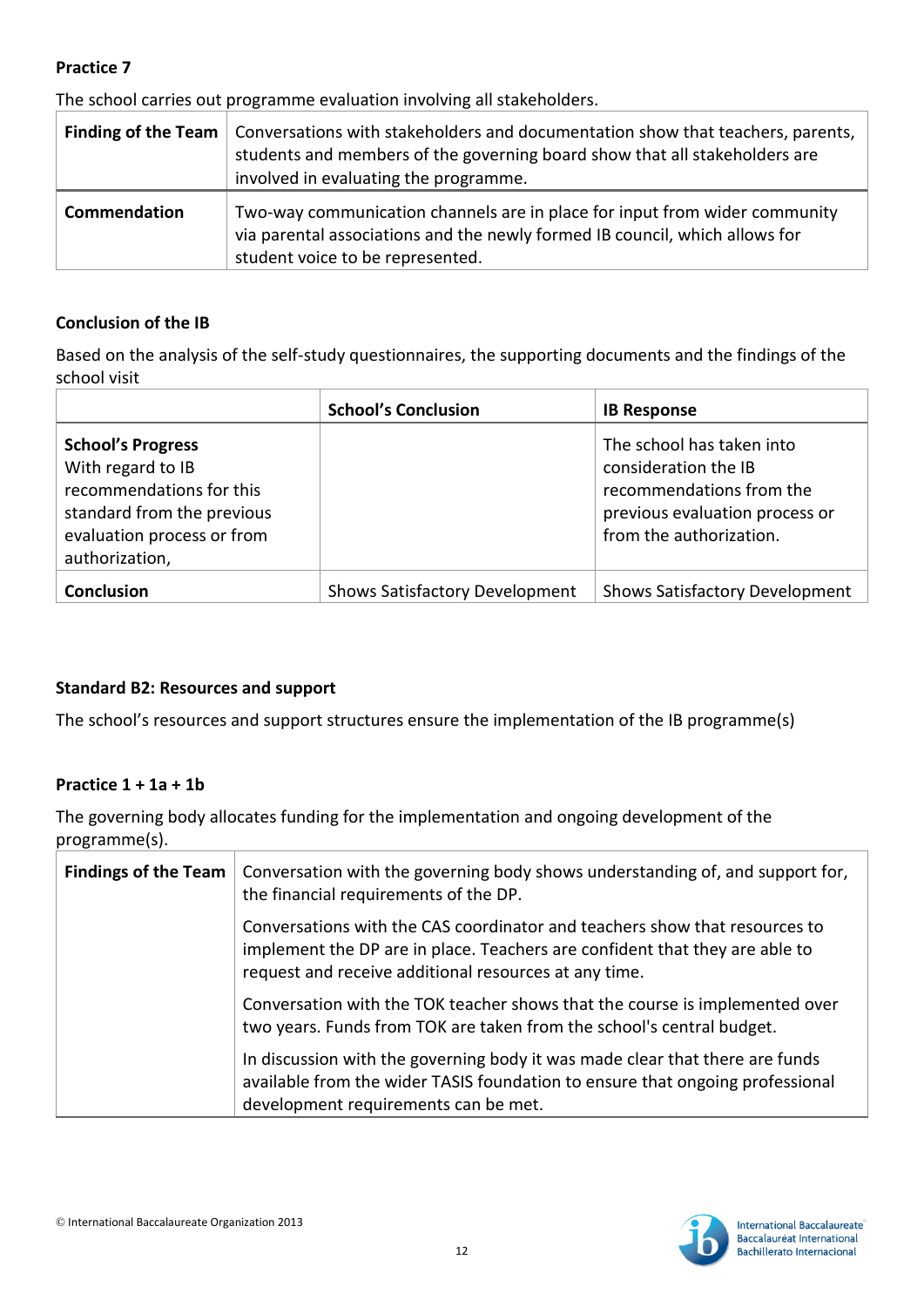The school provides qualified staff to implement the programme(s).

| <b>Findings of the Team</b> $\vert$ There are qualified teachers responsible for each subject.                                                                                                          |
|---------------------------------------------------------------------------------------------------------------------------------------------------------------------------------------------------------|
| The school's documentation shows that all staff at the school are professionally<br>qualified to at least Bachelor's level, many teachers hold Masters' degrees, and<br>some are educated to PhD level. |

## **Practice 3 + 3a**

The school ensures that teachers and administrators receive IB-recognized professional development.

| <b>Findings of the Team</b> | The school demonstrates that staff participation in IB-recognized professional<br>development meets the requirements for evaluation.                                                                                                                               |
|-----------------------------|--------------------------------------------------------------------------------------------------------------------------------------------------------------------------------------------------------------------------------------------------------------------|
|                             | In conversation teachers can express the impact of workshops on their<br>understanding of their subjects/roles.                                                                                                                                                    |
|                             | The school's documentation and discussions with teachers indicate that all<br>teachers have attended IB professional development workshops in line with the<br>IB's requirements for evaluation. The Head of School has attended several IB<br>Global Conferences. |

# **Practice 4**

The school provides dedicated time for teachers' collaborative planning and reflection.

|  | Findings of the Team   Conversations with teachers show that the school allocates time for collaborative<br>planning. Weekly meetings are held on Wednesday mornings for all teachers. In<br>meetings teachers explain that every six weeks the weekly meetings focus on the<br>DP. These meetings allow for DP teachers to meet in both department and<br>subject groups. |
|--|----------------------------------------------------------------------------------------------------------------------------------------------------------------------------------------------------------------------------------------------------------------------------------------------------------------------------------------------------------------------------|
|  | Teachers and the pedagogical leadership team are able to describe the content<br>and outcomes of collaborative planning.                                                                                                                                                                                                                                                   |

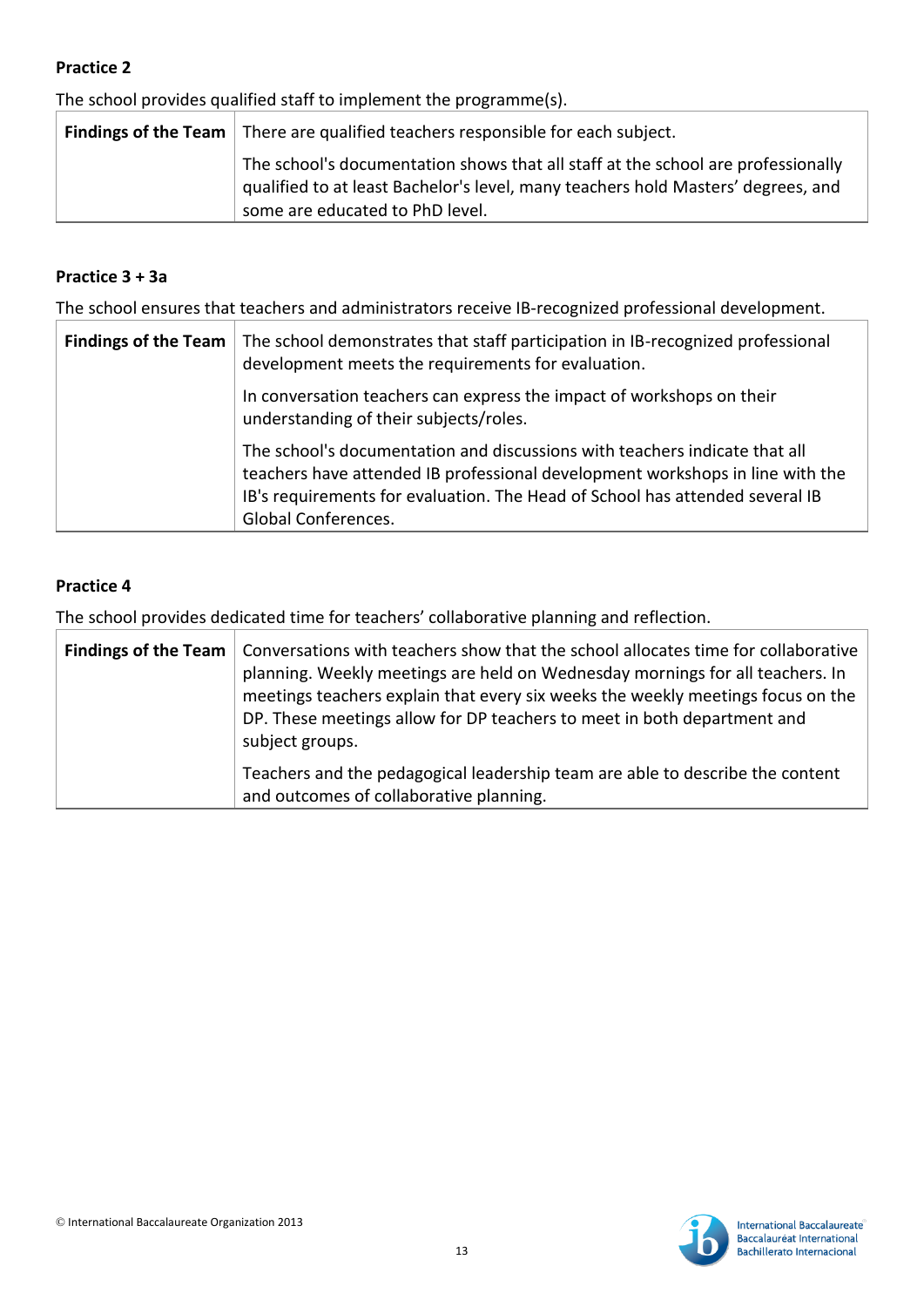#### **Practice 5 + 5a + 5b + 5c**

The physical and virtual learning environments, facilities, resources and specialized equipment support the implementation of the programme(s).

| <b>Findings of the Team</b> | A video tour of the school's facilities has been shared with the visiting team.                                                                                                                                                                                                                                                                                                                                                       |
|-----------------------------|---------------------------------------------------------------------------------------------------------------------------------------------------------------------------------------------------------------------------------------------------------------------------------------------------------------------------------------------------------------------------------------------------------------------------------------|
|                             | The video tour of the laboratories for group 4 and the conversation with teachers<br>validate documents.                                                                                                                                                                                                                                                                                                                              |
|                             | The laboratories are equipped to ensure that students can work individually and<br>in groups and contain safety measures that are known by all staff and students.<br>All laboratories have eye showers and one have a full body shower.                                                                                                                                                                                              |
|                             | The group 4 subjects are provided with IT resources to ensure that they can<br>comply with IB expectations.                                                                                                                                                                                                                                                                                                                           |
|                             | Teachers consider the laboratories appropriate to offer group 4 subjects                                                                                                                                                                                                                                                                                                                                                              |
|                             | Arts teachers consider the facilities appropriate to offer the group 6 subjects. The<br>school has a 300-seat theatre, professional lighting, a studio, a costume room<br>and a dedicated library.                                                                                                                                                                                                                                    |
|                             | The school has six visual arts studios including ceramics studios and a<br>photography suite.                                                                                                                                                                                                                                                                                                                                         |
|                             | Information in the self-study questionnaire and conversations with teachers<br>whose subjects have IT requirements, show that the resources in place ensure<br>the implementation of their courses.                                                                                                                                                                                                                                   |
|                             | Conversations with film and visual arts teachers indicate that the school has a<br>range of IT equipment including: iMac computers with software and digital<br>cameras. The school has available MacBook computers that allow students to<br>edit their films.                                                                                                                                                                       |
|                             | Conversations with DP coordinator show that IT resources are available for her<br>role.                                                                                                                                                                                                                                                                                                                                               |
|                             | All teachers consider that the school provides resources to comply with their<br>requirements and state that they are able to request resources as needed with<br>larger resources being funded from the school's capital spend budget.<br>Mathematics teachers describe the policy of the school to align with IB<br>regulations related to calculators. The school buys in calculators that students<br>can purchase at a discount. |
|                             | Mathematics teachers are able to explain the system for clearing calculators<br>prior to the DP exams in accordance with IB regulations.                                                                                                                                                                                                                                                                                              |
|                             | The video tour of the school identified that the school provides a safe location<br>for examination papers in accordance with IB 2020 requirements.                                                                                                                                                                                                                                                                                   |
| Commendation                | The school for provisioning a learning environment that goes beyond basic<br>support of the implementation of the DP.                                                                                                                                                                                                                                                                                                                 |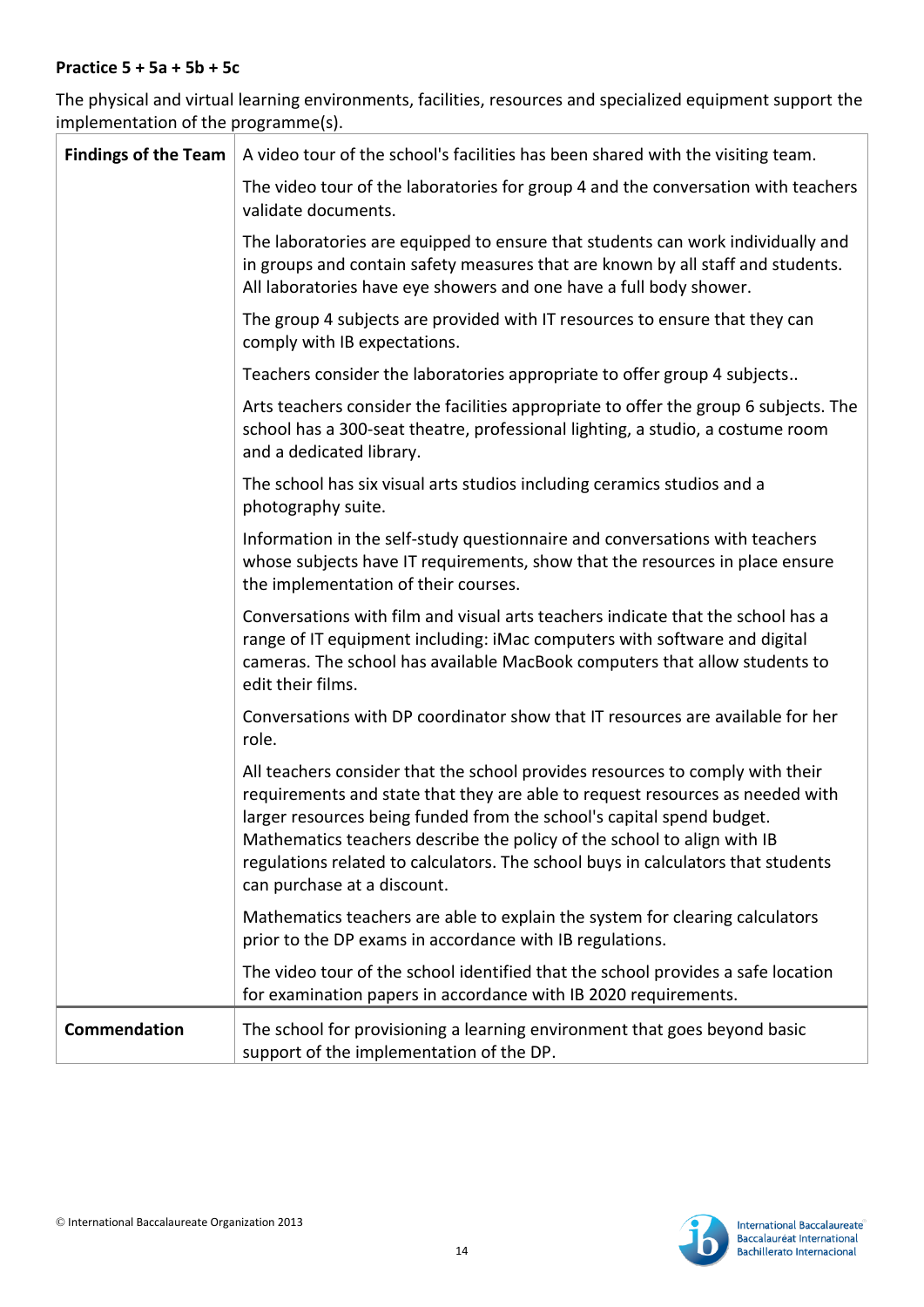#### **Practice 6 + 6a**

The library/multimedia/resources play a central role in the implementation of the programme(s).

| <b>Findings of the Team</b> | There are plans in place to promote the role of the library in the everyday life of<br>the school.                                                                                                                                                                                               |
|-----------------------------|--------------------------------------------------------------------------------------------------------------------------------------------------------------------------------------------------------------------------------------------------------------------------------------------------|
|                             | The students are able to describe how they use the library for independent<br>study.                                                                                                                                                                                                             |
|                             | The video tour of the school library shows that it is well resourced. Conversations<br>with teachers, students and the Head of Upper school indicate that in addition to<br>the school's collection of books there is also access to a range of online<br>databases including JSTOR and Questia. |
|                             | At the time of the visit the upper school librarian is on extended leave. The Head<br>of Upper School and the Middle School librarian have taken ownership of the<br>library in the interim and are supporting students in their use of the library.                                             |

#### **Practice 7**

The school ensures access to information on global issues and diverse perspectives.

| <b>Findings of the Team</b> The video tour of the library shows that there are updated books, materials and<br>subscriptions that deal with different perspectives, global issues, etc. |
|-----------------------------------------------------------------------------------------------------------------------------------------------------------------------------------------|
| Students and teachers have internet access throughout the school.                                                                                                                       |
| In conversation teachers and students describe the ways in which global issues<br>are introduced and discussed within lessons.                                                          |

#### **Practice 8**

The school provides support for its students with learning and/or special educational needs and support for their teachers.

| <b>Finding of the Team</b> In meetings with teachers and the school's inclusion team they describe the |
|--------------------------------------------------------------------------------------------------------|
| various levels of in-class, one-on-one and whole school support and strategies                         |
| that are in place for students with specific educational needs.                                        |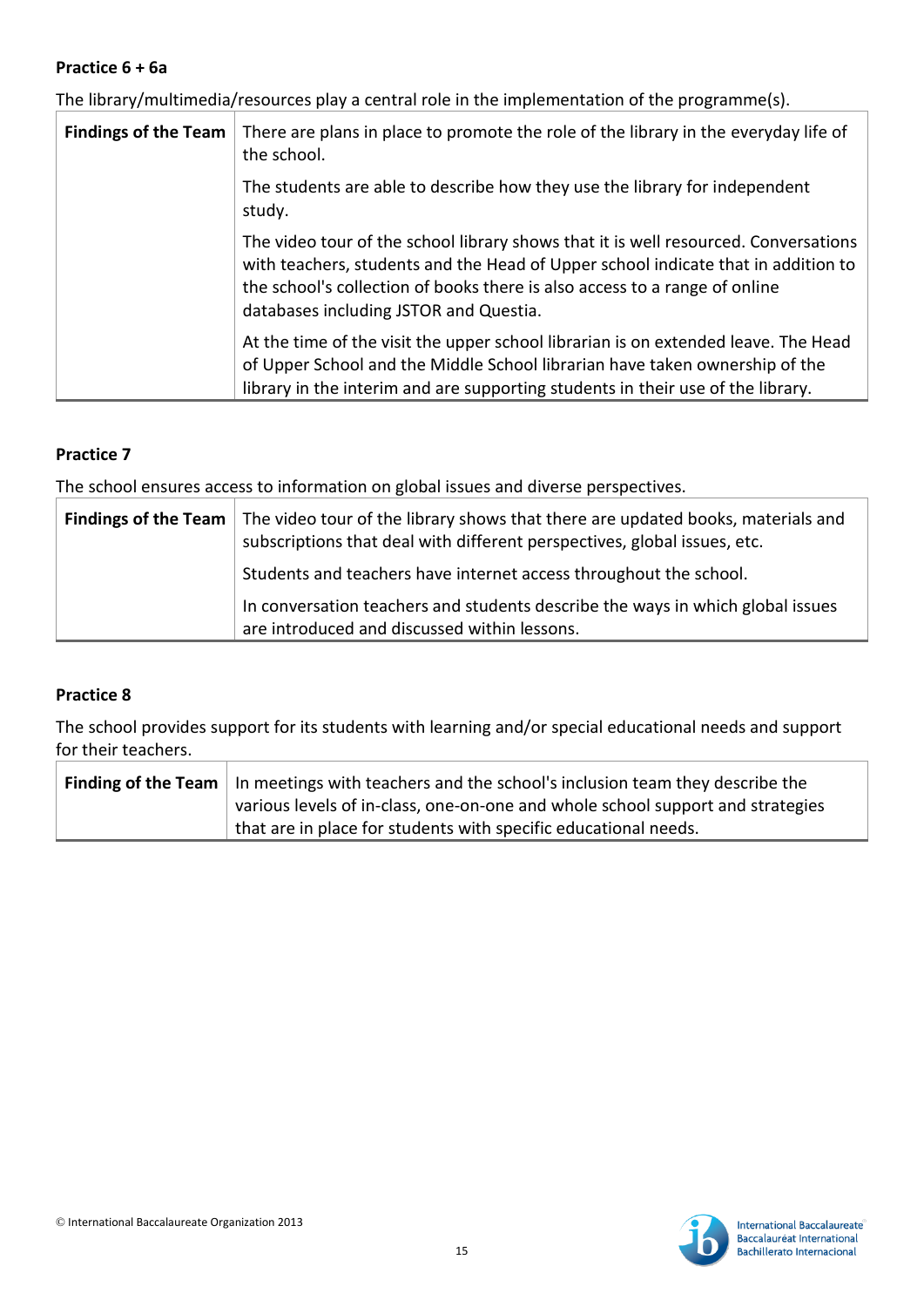#### **Practice 9 + 9a**

The school has systems in place to guide and counsel students through the programme(s).

| <b>Findings of the Team</b> | Conversations with students, parents, the DP coordinator and the college<br>counsellor show that students receive systematic advice on the choices for the<br>DP.                                                                                                                                                       |
|-----------------------------|-------------------------------------------------------------------------------------------------------------------------------------------------------------------------------------------------------------------------------------------------------------------------------------------------------------------------|
|                             | All grade 10 students have meetings with the DP coordinator to discuss their DP<br>subject and level choices.                                                                                                                                                                                                           |
|                             | The school has in place a comprehensive, four-year system of college counselling<br>to advise students on post-secondary educational options and DP recognition,<br>beginning in Grade 9.                                                                                                                               |
|                             | The college counsellor described the way in which the school held a series of<br>over 30 webinars with national and international universities to enable students<br>to garner information during COVID.                                                                                                                |
|                             | The school has a team of four college counsellors who work with students on a<br>one to one basis. Conversations with the college counsellor and students show<br>that students are allocated a personal college counsellor who works and<br>supports them throughout the college and university application programme. |
|                             | All students follow a college counselling programme that is a series of 10<br>seminars. Completion of this programme forms a compulsory part of the school's<br>graduation requirement.                                                                                                                                 |
| Commendation                | The school for implementing a rigorous system of counselling, connected with<br>local and international organizations, that provides DP students with detailed<br>support.                                                                                                                                              |

#### **Practice 10 + 10a + 10b + 10c**

The student schedule or timetable allows for the requirements of the programme(s) to be met.

| <b>Findings of the Team</b> | Conversation with the TOK teacher verifies that the course is offered over two<br>years.                                                                                                                                                                                                                                                                                                                |
|-----------------------------|---------------------------------------------------------------------------------------------------------------------------------------------------------------------------------------------------------------------------------------------------------------------------------------------------------------------------------------------------------------------------------------------------------|
|                             | Conversations with the CAS coordinator validate the allocation of time for the<br>programme. The CAS programme begins in September of DP1 and ends in March<br>of DP2.                                                                                                                                                                                                                                  |
|                             | The information provided within 'Chart 1:<br>Update of organization of teaching time' of the self-study questionnaire<br>$\circ$<br>shows that SL subjects are delivered over 195 hours - this is 45 hours in<br>excess of the recommended 150 hours of instruction<br>HL subjects are delivered over 260 hours - this is 20 hours in excess of the<br>$\circ$<br>recommended 240 hours of instruction. |
| Recommendation              | The school reviews the hours of delivery at both HL and SL to bring the hours<br>closer to the recommended IB hours.<br>Recommendation repeated from previous report.<br>$\circ$                                                                                                                                                                                                                        |
| <b>Action Plan</b>          | School included appropriate actions in Action Plan.                                                                                                                                                                                                                                                                                                                                                     |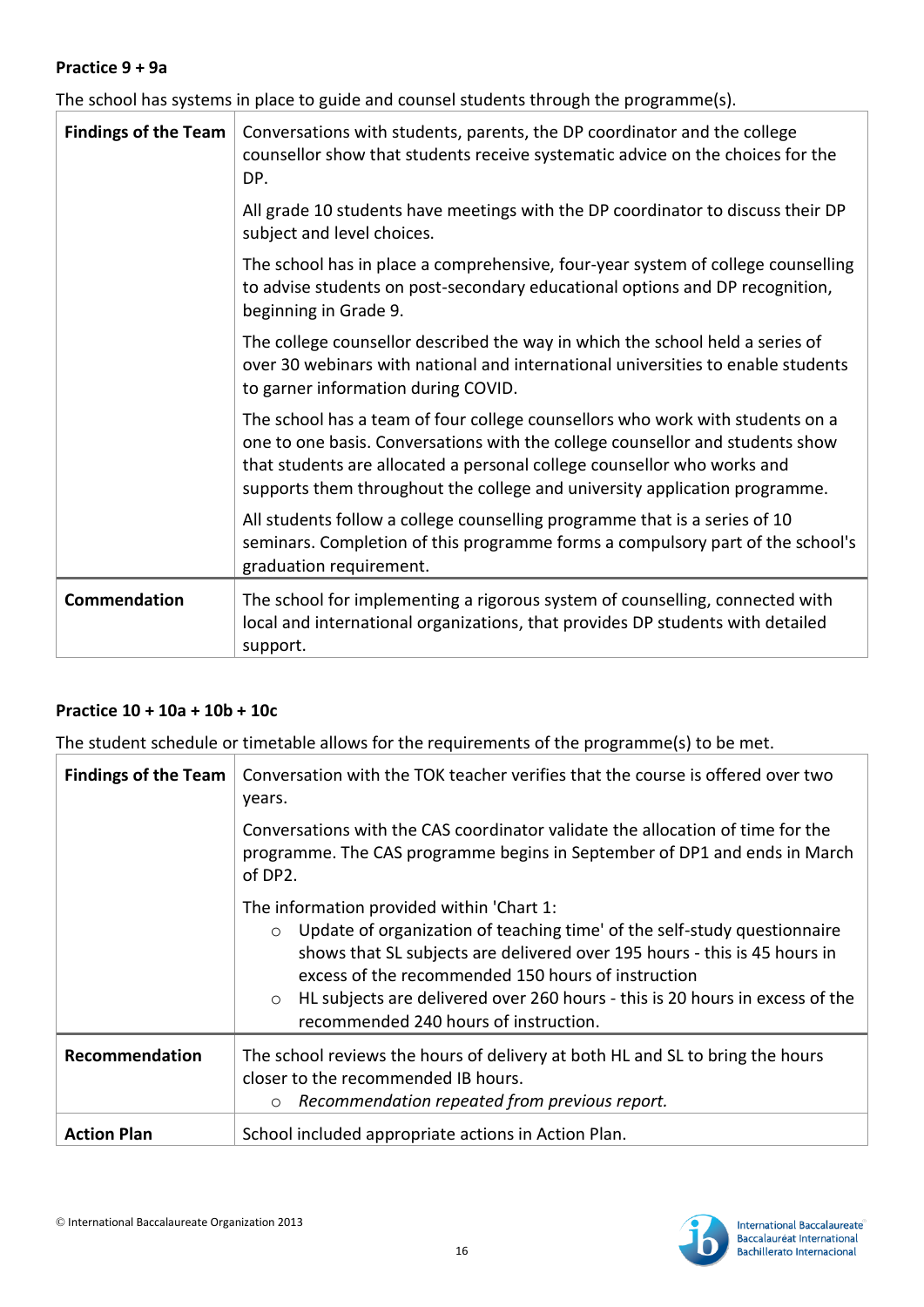The school utilizes the resources and expertise of the community to enhance learning within the programme(s).

| <b>Findings of the Team</b> | Th school's self-study questionnaire and conversations with teachers describe<br>the ways in which the school encourages participation from the community<br>within school and outside to support curricular and co-curricular learning.<br>The school has in place a programme of guest speakers, study trips and projects<br>to enhance learning within the school |
|-----------------------------|----------------------------------------------------------------------------------------------------------------------------------------------------------------------------------------------------------------------------------------------------------------------------------------------------------------------------------------------------------------------|
|                             | Conversations with teachers and other staff confirmed that the school invites<br>members of the local community to school in order to enhance the learning<br>experiences.                                                                                                                                                                                           |
|                             | The CAS coordinator described a 'Spotlight on Service' bulletin that celebrates<br>students' service learning achievements in helping the community.                                                                                                                                                                                                                 |
| Commendation                | The school for utilizing extensive resources to enhance learning.                                                                                                                                                                                                                                                                                                    |

#### **Practice 12**

The school allocates resources to implement the Primary Years Programme exhibition, the Middle Years Programme personal project and the Diploma Programme extended essay for all students, depending on the programme(s) offered.

| <b>Findings of the Team</b> $\vert$ Conversations with teachers show that they are familiar with the extended essay<br>and its requirements and that they follow the school's extended essay process as<br>described in the school's Extended Essay Handbook. |
|---------------------------------------------------------------------------------------------------------------------------------------------------------------------------------------------------------------------------------------------------------------|
| The video tour of the library and conversations with teachers show that there are<br>sufficient resources to support student in the completion of the extended essay.                                                                                         |

# **Conclusion of the IB**

Based on the analysis of the self-study questionnaires, the supporting documents and the findings of the school visit

|                                                                                                                                                         | <b>School's Conclusion</b>            | <b>IB Response</b>                                                                                                                                                             |
|---------------------------------------------------------------------------------------------------------------------------------------------------------|---------------------------------------|--------------------------------------------------------------------------------------------------------------------------------------------------------------------------------|
| <b>School's Progress</b><br>With regard to IB<br>recommendations for this<br>standard from the previous<br>evaluation process or from<br>authorization, |                                       | The school has not taken into<br>considerations or not provided<br>information on some IB<br>recommendations from the<br>previous evaluation process or<br>from authorization. |
| <b>Conclusion</b>                                                                                                                                       | <b>Shows Satisfactory Development</b> | <b>Shows Satisfactory Development</b>                                                                                                                                          |

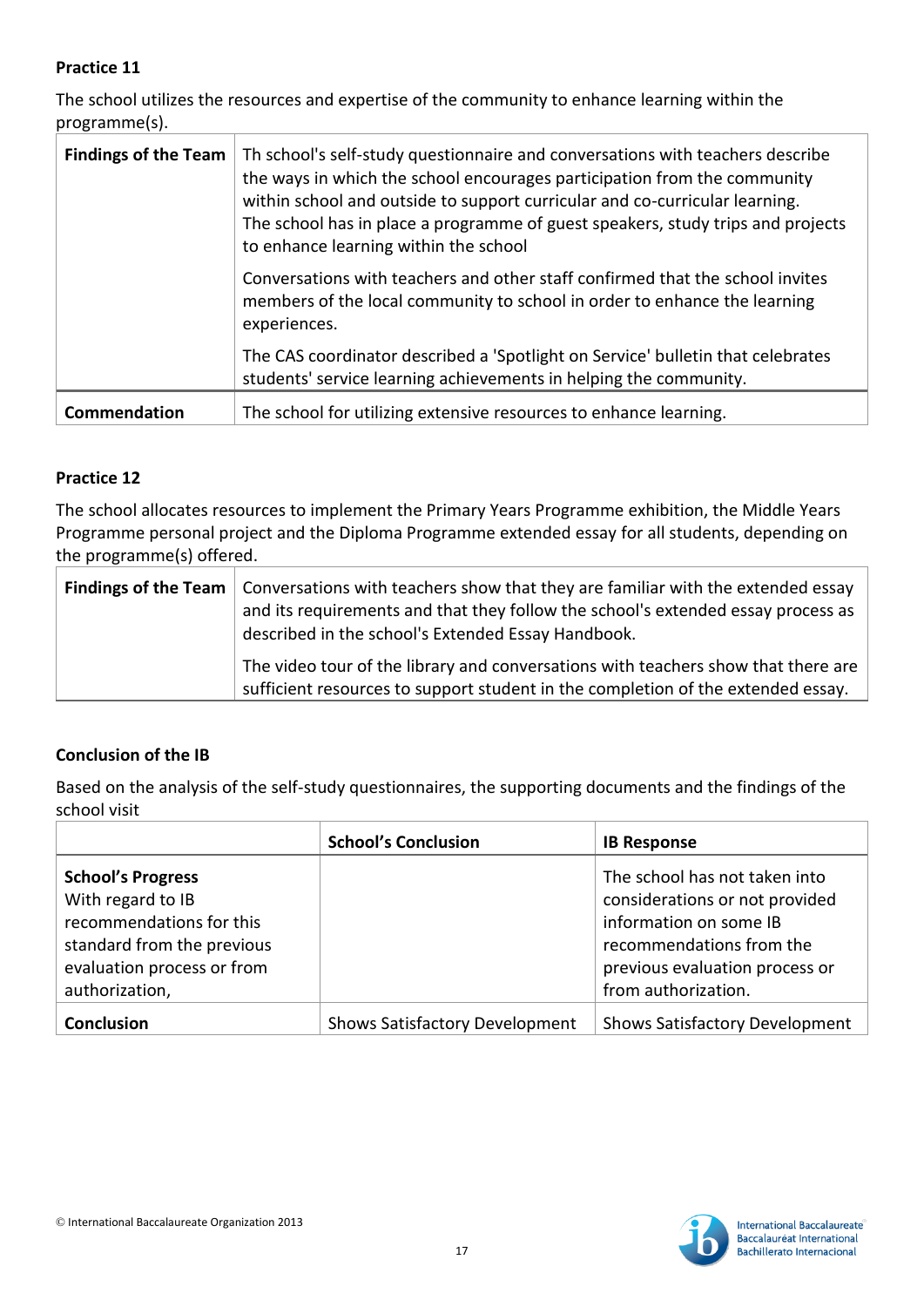## **Section C: Curriculum**

# **Standard C1: Collaborative planning**

Collaborative planning and reflection support the implementation of the IB programme(s)

#### **Practice 1 + 1a + 1b**

Collaborative planning and reflection address the requirements of the programme(s).

| <b>Findings of the Team</b> | Conversations with teachers show that they meet within subjects and also across<br>subject groups to plan and discuss aspects of the programme, such as ATL, which<br>shows an understanding of similar skills that are required by different subjects.<br>When teachers plan, they take into consideration the needs of other subjects<br>and the core. |
|-----------------------------|----------------------------------------------------------------------------------------------------------------------------------------------------------------------------------------------------------------------------------------------------------------------------------------------------------------------------------------------------------|
|                             | Teachers describe meetings focused on DP requirements such as ATL skills and<br>cross curricular links.                                                                                                                                                                                                                                                  |
|                             | Collaboration is regular and focused on DP matters. While some of these<br>meetings are procedural, others are strategic, such as meetings that focus on<br>improved implementation of ATL and TOK across the school.                                                                                                                                    |
|                             | The DP coordinator and teachers describe efforts being made to increase<br>teachers' awareness of TOK and a focus on making authentic links to it in subject<br>lessons.                                                                                                                                                                                 |
| Commendation                | The school for implementing a system of collaborative planning that consistently<br>includes ATL skills and inter-disciplinary links across the curriculum.                                                                                                                                                                                              |

# **Practice 2**

Collaborative planning and reflection take place regularly and systematically.

| <b>Findings of the Team</b>   Conversations with teachers show that meetings of DP teachers aimed at<br>collaborative planning and reflection take place regularly and systematically and<br>that these meetings focus on the development of the DP. |  |
|------------------------------------------------------------------------------------------------------------------------------------------------------------------------------------------------------------------------------------------------------|--|
| In addition to the formal collaborative planning meetings, in discussion teachers<br>indicate that there are numerous opportunities for informal collaboration within<br>the day to day life of the school.                                          |  |

#### **Practice 3**

Collaborative planning and reflection address vertical and horizontal articulation.

| <b>Findings of the Team</b>   Conversations with teachers indicate the presence of vertical and horizontal<br>articulation in the planning meetings. Teachers are able to explain how they<br>discuss aspects of the Core, such as TOK, and how they share ideas on how to<br>implement links between TOK and their subjects within lessons. |
|----------------------------------------------------------------------------------------------------------------------------------------------------------------------------------------------------------------------------------------------------------------------------------------------------------------------------------------------|
| Teachers are able to articulate how they use the DP assessment criteria to inform<br>their practice vertically in teaching pre-DP grades.                                                                                                                                                                                                    |

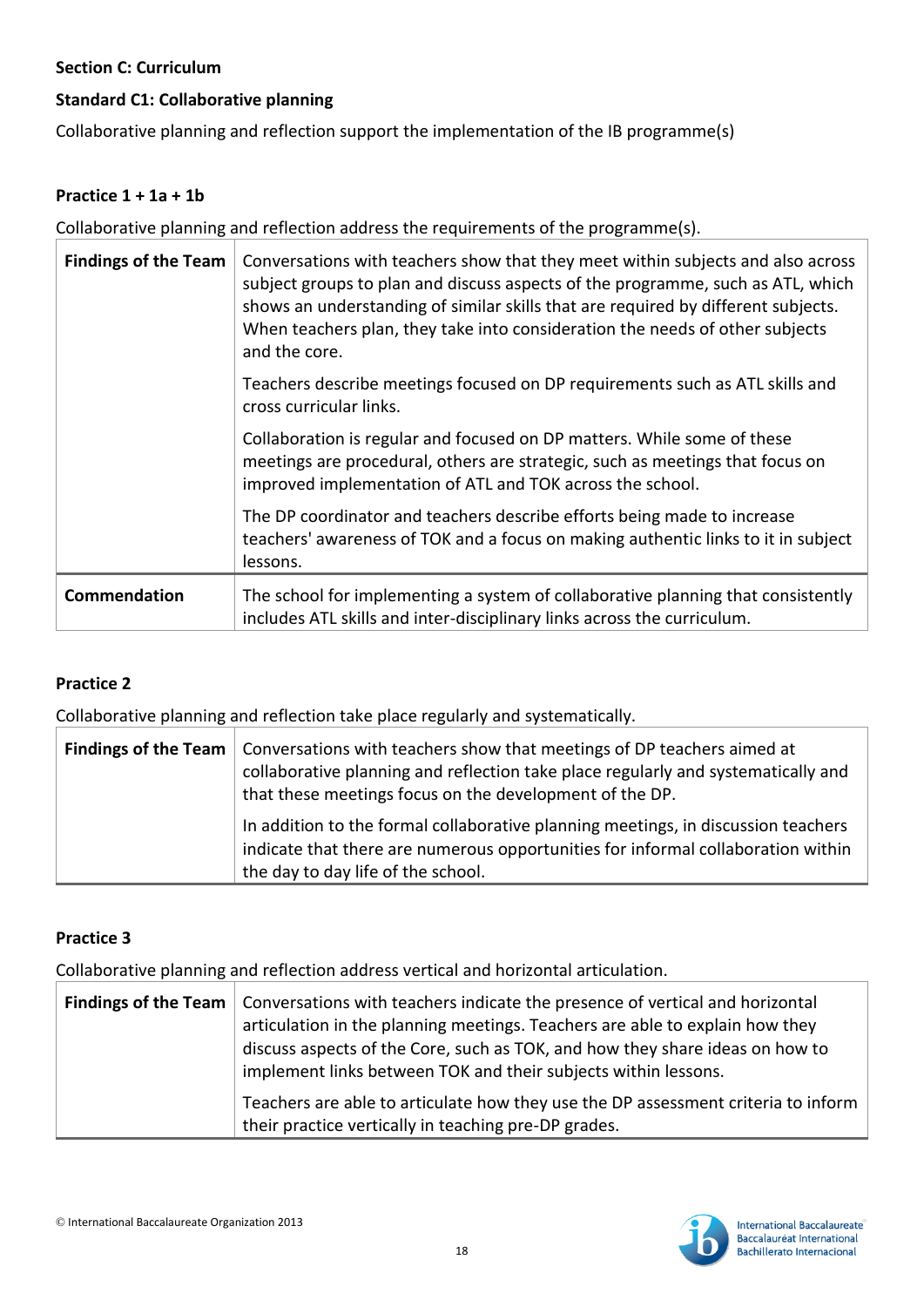Collaborative planning and reflection ensure that all teachers have an overview of students' learning experiences.

| <b>Findings of the Team</b> | Conversations with the DP coordinator and teachers demonstrate that they take<br>each student's needs into consideration when planning and reflecting.                                                                                                         |
|-----------------------------|----------------------------------------------------------------------------------------------------------------------------------------------------------------------------------------------------------------------------------------------------------------|
|                             | The DP coordinator personalises assessment deadlines for students who need<br>additional support.                                                                                                                                                              |
|                             | Teachers act as student advisers and this provides them with an overview of<br>students' learning experiences. ManageBac is available for teachers to monitor<br>students' progress and teachers also have access to student grade reports in all<br>subjects. |

# **Practice 5**

Collaborative planning and reflection are based on agreed expectations for student learning.

| Findings of the Team   Conversations with the DP coordinator and teachers demonstrate that they take<br>each student's needs into consideration when planning and reflecting.<br>Conversations with teachers and the SEN team show that teachers are regularly<br>provided with support from the SEN department including students' learning<br>support plans and emotional support needs. For example, a student with<br>Asperger Syndrome has been provided with support to assist their ability to<br>speak in front of groups when giving presentations. |
|--------------------------------------------------------------------------------------------------------------------------------------------------------------------------------------------------------------------------------------------------------------------------------------------------------------------------------------------------------------------------------------------------------------------------------------------------------------------------------------------------------------------------------------------------------------|
| Assessment deadlines are adapted to personalise programmes for individual<br>students to accommodate events in students' lives beyond the school.                                                                                                                                                                                                                                                                                                                                                                                                            |

# **Practice 6**

Collaborative planning and reflection incorporate differentiation for students' learning needs and styles.

|  | <b>Finding of the Team</b> $\vert$ Conversations with teachers show that they are aware of strategies to increase |  |
|--|-------------------------------------------------------------------------------------------------------------------|--|
|  | differentiation in their planning process. Teachers provide examples such as                                      |  |
|  | thinking about how they write instructions for students, providing scaffolding of                                 |  |
|  | tasks and regularly checking student understanding in lessons.                                                    |  |

#### **Practice 7**

Collaborative planning and reflection are informed by assessment of student work and learning.

| <b>Findings of the Team</b>   Conversations with teachers show that their plans are periodically reviewed to<br>include outcomes from assessment. In some subjects, tests are done at the start<br>of units in order to monitor student progress. Tests are also completed at the<br>end of units in order to identify areas that need addressing. |
|----------------------------------------------------------------------------------------------------------------------------------------------------------------------------------------------------------------------------------------------------------------------------------------------------------------------------------------------------|
| External examination results are analysed to inform curriculum changes and<br>improvements. In some cases, where there is concern, examination scripts are<br>ordered back in order to understand what can be improved upon in the future.                                                                                                         |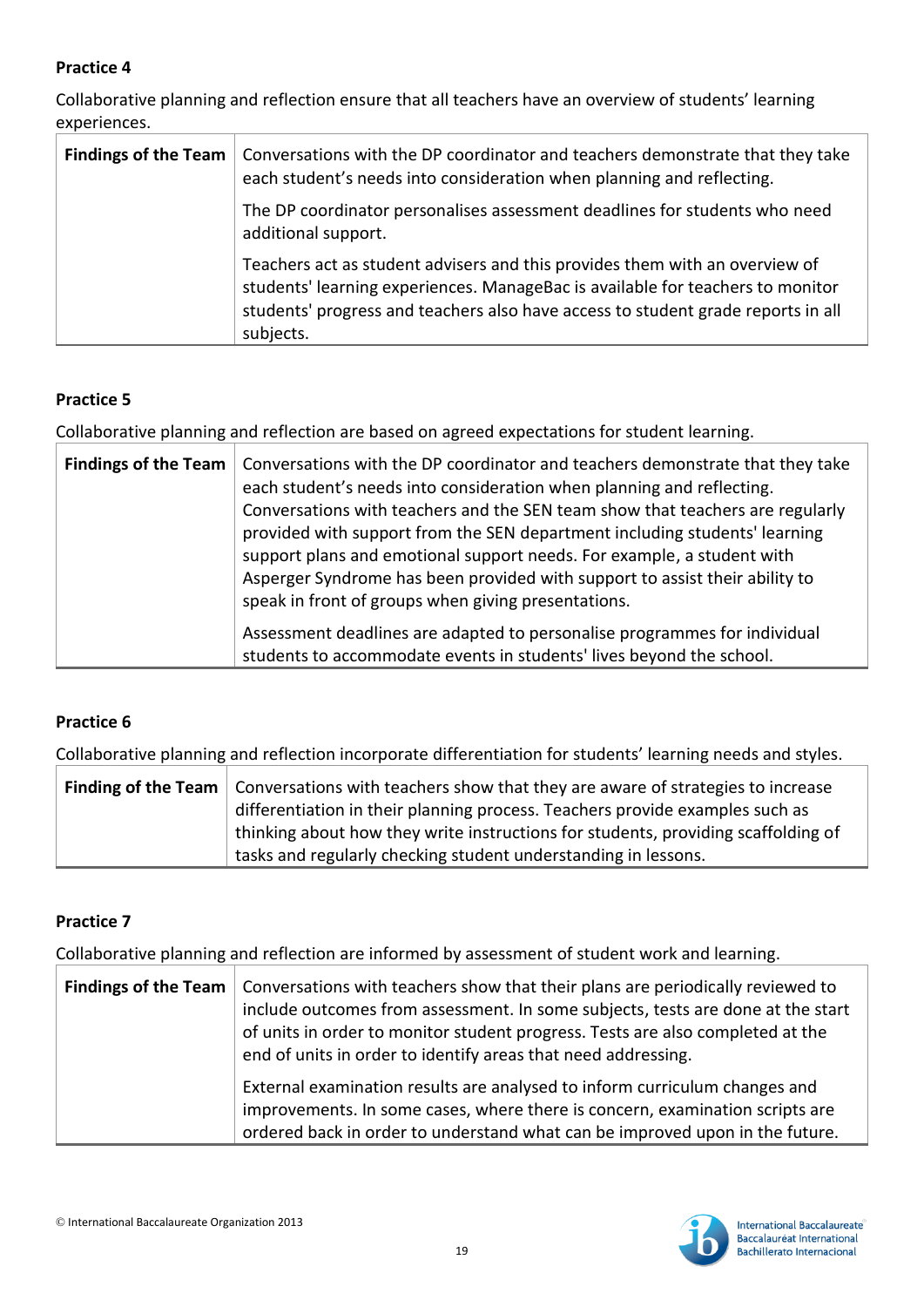Collaborative planning and reflection recognize that all teachers are responsible for language development of students.

| <b>Findings of the Team</b>   Conversations with teachers show that they take into consideration the language<br>development of students when planning and reflecting and have strategies to<br>support students to improve their use of language. |
|----------------------------------------------------------------------------------------------------------------------------------------------------------------------------------------------------------------------------------------------------|
| Conversations revealed that teachers use key words when introducing new<br>vocabulary and employ vocabulary lists. There is a shared understanding that 'all<br>teachers are language teachers'.                                                   |

# **Practice 9**

Collaborative planning and reflection address the IB learner profile attributes.

| <b>Findings of the Team</b>   Conversations with teachers show that they actively contribute to the<br>development of the IB learner profile attributes. Evidence from lesson visits show<br>that students are encouraged to demonstrate learner profile attributes and<br>students are forthcoming in this regard. |
|---------------------------------------------------------------------------------------------------------------------------------------------------------------------------------------------------------------------------------------------------------------------------------------------------------------------|
| In lesson visits students displayed the attributes of communication, thinking,<br>knowledge and open-mindedness.                                                                                                                                                                                                    |

# **Conclusion of the IB**

Based on the analysis of the self-study questionnaires, the supporting documents and the findings of the school visit

|                                                                                                                                                         | <b>School's Conclusion</b>          | <b>IB Response</b>                                                                                                                         |
|---------------------------------------------------------------------------------------------------------------------------------------------------------|-------------------------------------|--------------------------------------------------------------------------------------------------------------------------------------------|
| <b>School's Progress</b><br>With regard to IB<br>recommendations for this<br>standard from the previous<br>evaluation process or from<br>authorization, |                                     | The school has taken into<br>consideration the IB<br>recommendations from the<br>previous evaluation process or<br>from the authorization. |
| <b>Conclusion</b>                                                                                                                                       | <b>Requires Further Development</b> | <b>Shows Satisfactory Development</b>                                                                                                      |

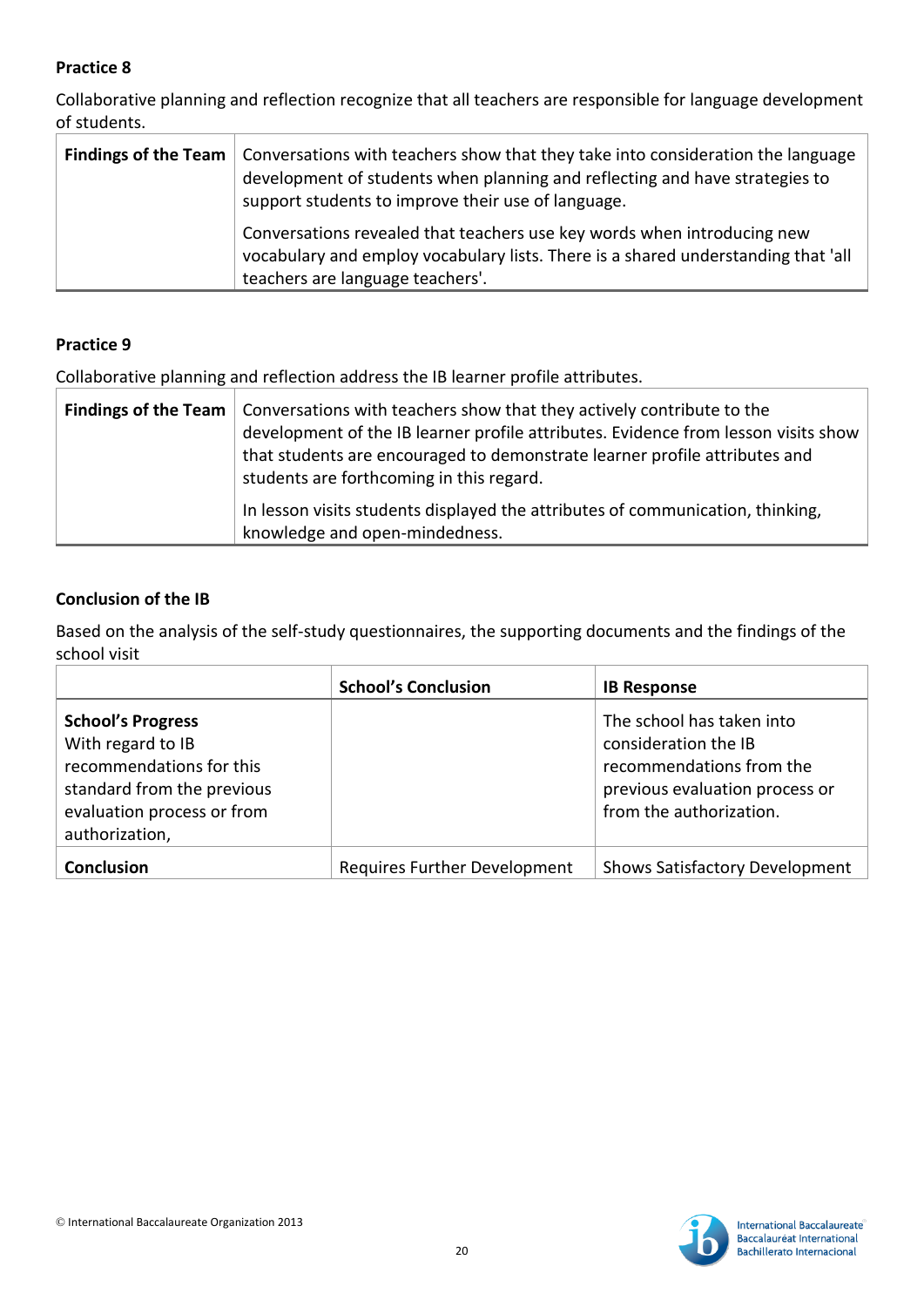## **Standard C2: Written curriculum**

The school's written curriculum reflects IB philosophy

# **Practice 1 + 1a + 1b + 1c + 1d**

The written curriculum is comprehensive and aligns with the requirements of the programme(s).

| <b>Findings of the Team</b>                                                             | Conversations with teachers validate conclusions submitted in the self-study<br>questionnaire.                                          |
|-----------------------------------------------------------------------------------------|-----------------------------------------------------------------------------------------------------------------------------------------|
| challenges related to both courses.<br>school is aware of the need for student choices. | Conversation with the TOK and CAS coordinators show the progress and                                                                    |
|                                                                                         | Conversation with the Diploma Programme (DP) coordinator verifies that the                                                              |
|                                                                                         | Conversations with students and parents demonstrate that the subjects offered<br>by the school addresses student interests and talents. |

#### **Practice 2**

The written curriculum is available to the school community.

| <b>Findings of the Team</b>   Conversations with the DP coordinator and teachers describe the Learning |
|--------------------------------------------------------------------------------------------------------|
| Management System (LMS) through which the written curriculum is made                                   |
| available to the school community.                                                                     |
| The written curriculum is available via links from the school website.                                 |

# **Practice 3**

The written curriculum builds on students' previous learning experiences.

| <b>Findings of the Team</b>   Conversations with teachers refer to their reviews of their courses according to<br>students' prior learning experiences. |
|---------------------------------------------------------------------------------------------------------------------------------------------------------|
| Many DP teachers also teach in the grades prior to the DP; this provides them<br>with an overview of students' previous learning experiences.           |

#### **Practice 4**

The written curriculum identifies the knowledge, concepts, skills and attitudes to be developed over time.

| <b>Findings of the Team</b> The DP coordinator has shown and explained the way the written curriculum<br>identifies the knowledge, concepts, skills and attitudes that students need to<br>develop over time. |
|---------------------------------------------------------------------------------------------------------------------------------------------------------------------------------------------------------------|
| In conversation teachers describe their understanding and application of ATL<br>skills.                                                                                                                       |
| The teachers' unit plans include ATL skills to be covered.                                                                                                                                                    |

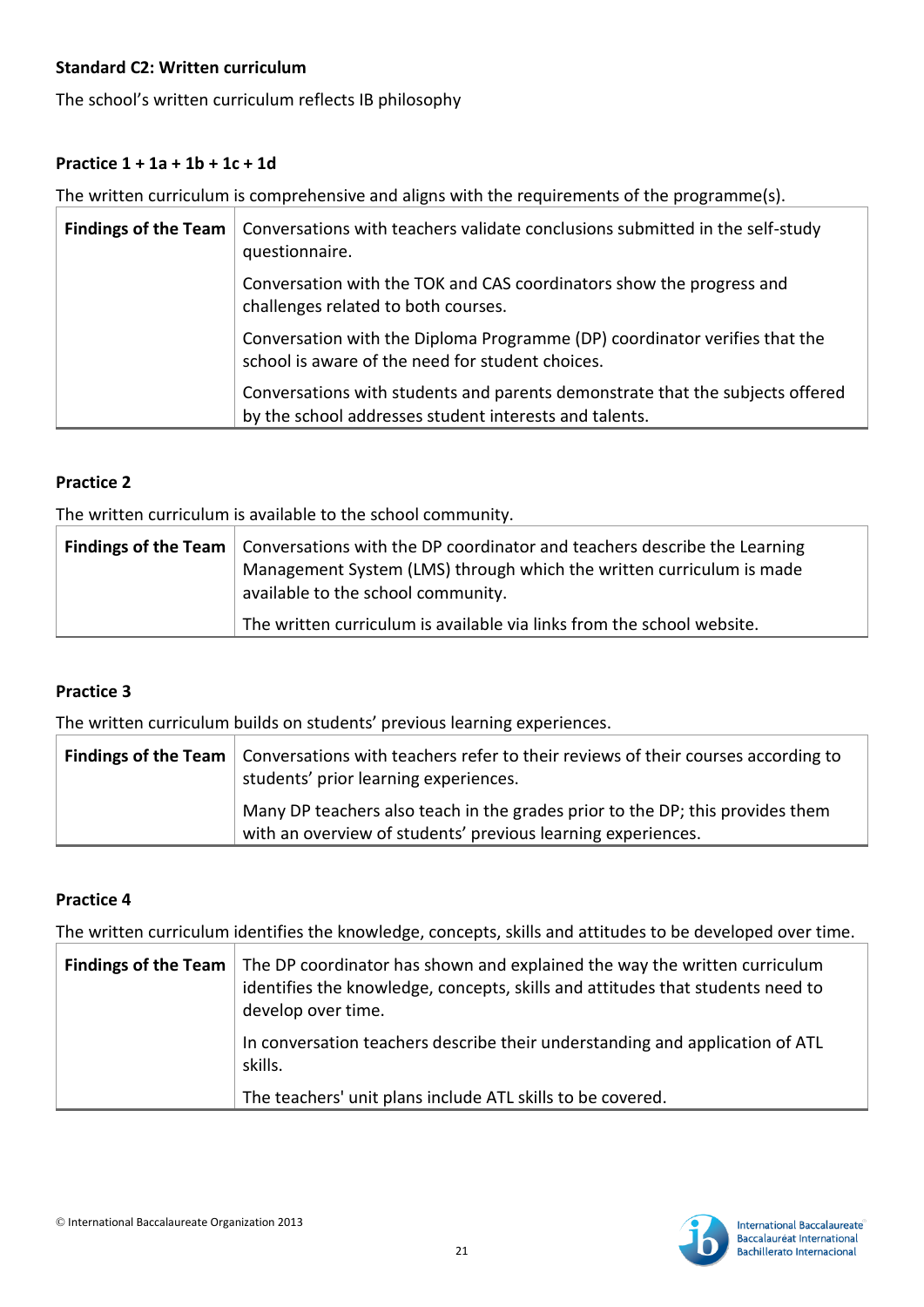The written curriculum allows for meaningful student action in response to students' own needs and the needs of others.

| <b>Findings of the Team</b> | Conversation with the CAS coordinator includes discussion of a wealth of<br>opportunities for students to act in response to their own needs and the needs<br>of others, both locally and internationally.                                                               |
|-----------------------------|--------------------------------------------------------------------------------------------------------------------------------------------------------------------------------------------------------------------------------------------------------------------------|
|                             | The school has developed a 'Spotlight on Service' monthly bulletin that<br>recognises the service learning achievements of students.                                                                                                                                     |
|                             | The school's CAS programme promotes student-led learning. In discussions the<br>CAS coordinator and students outlined a number of student-led projects<br>including: "The Cecilia and Company Bake Sale" and the "Colour Run" both of<br>which were devised by students. |
| <b>Commendations</b>        | The school for developing a service learning programme that is integrated to the<br>CAS programme and evidences student action and ownership.                                                                                                                            |

# **Practice 6**

The written curriculum incorporates relevant experiences for students.

| <b>Findings of the Team</b> Conversations with teachers show that they are aware of students' interests and<br>relevant learning experiences to include in their courses. |
|---------------------------------------------------------------------------------------------------------------------------------------------------------------------------|
| Teachers and students describe a range of opportunities for authentic learning<br>experiences including study trips, guest speakers and case studies.                     |

# **Practice 7**

The written curriculum promotes students' awareness of individual, local, national and world issues.

| <b>Findings of the Team</b> | Conversations with teachers show that they have included in their courses topics<br>to promote awareness of individual, local, national and world issues.                                                                                                                                                                                                                                                                                      |
|-----------------------------|------------------------------------------------------------------------------------------------------------------------------------------------------------------------------------------------------------------------------------------------------------------------------------------------------------------------------------------------------------------------------------------------------------------------------------------------|
|                             | In conversations teachers recognise and describe links between their subject<br>areas and CAS.                                                                                                                                                                                                                                                                                                                                                 |
|                             | Information in the school's documentation, in addition to conversations with the<br>CAS coordinator, teachers, parents and students, shows a range of opportunities<br>through which awareness of individual, local, national and world issues are<br>promoted including: the school's MUN programme, links with Runnymeade<br>Volunteer Council and opportunities to improve in areas of personal interest and<br>achievements such as sport. |
|                             | The teachers' unit plans contain links to CAS.                                                                                                                                                                                                                                                                                                                                                                                                 |
| Commendation                | The school for cohesively integrating subject areas with interdisciplinary links and<br>between subjects and CAS.                                                                                                                                                                                                                                                                                                                              |

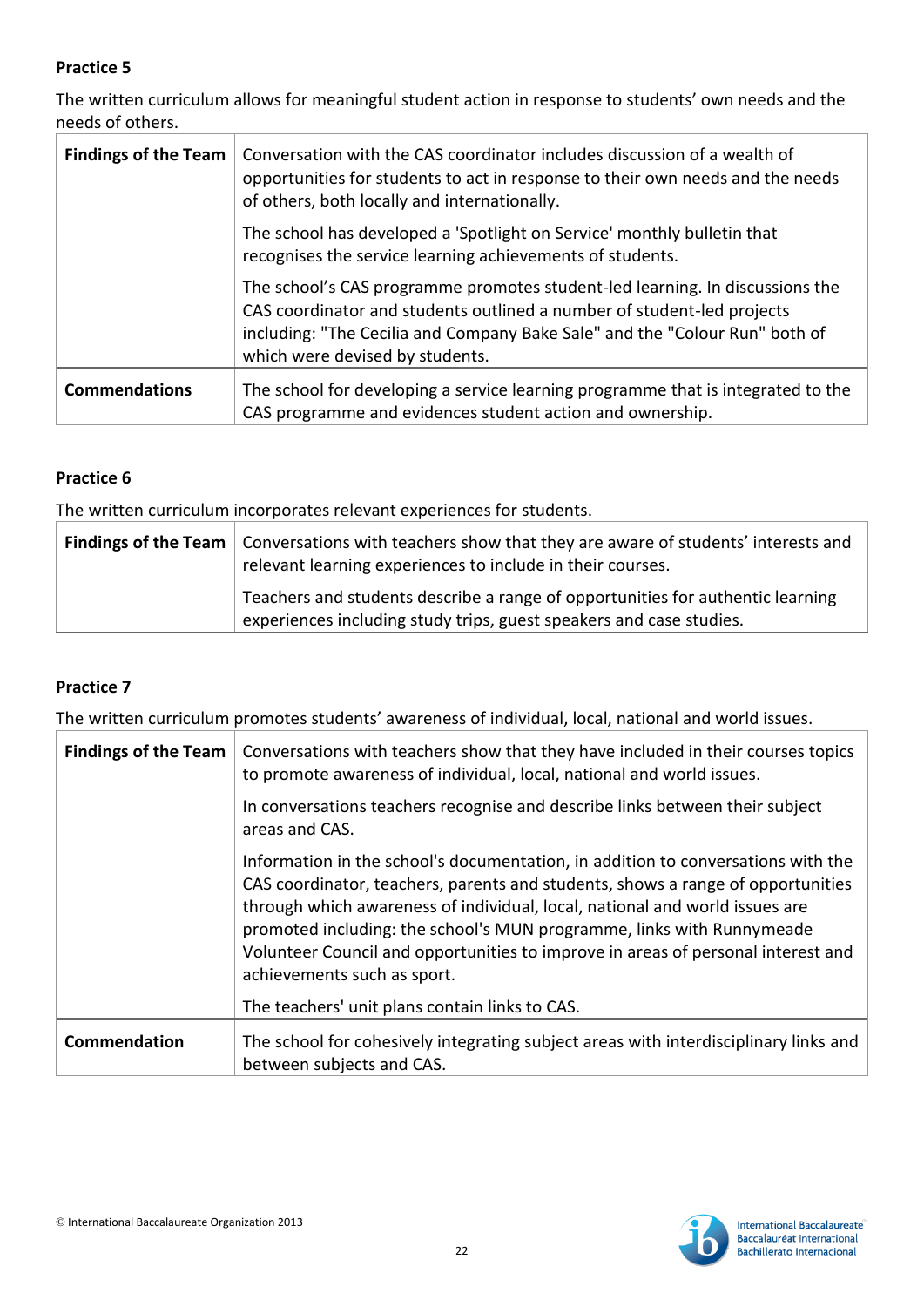The written curriculum provides opportunities for reflection on human commonality, diversity and multiple perspectives.

| <b>Findings of the Team</b> The school's unit plans, lesson visits and conversations with teachers evidence<br>the development of thinking skills in the written curriculum. |                                                                                                                                                  |
|------------------------------------------------------------------------------------------------------------------------------------------------------------------------------|--------------------------------------------------------------------------------------------------------------------------------------------------|
|                                                                                                                                                                              | Teachers in all subjects clearly articulate how they incorporate multiple<br>perspectives and international-mindedness into curriculum planning. |

#### **Practice 9**

The written curriculum is informed by current IB publications and is reviewed regularly to incorporate developments in the programme(s).

| <b>Findings of the Team</b> | Conversations with teachers verify that they are familiar with current IB<br>documents and that they frequently access the Programme Resource Centre.                                          |
|-----------------------------|------------------------------------------------------------------------------------------------------------------------------------------------------------------------------------------------|
|                             | In conversations teachers describe the process of curriculum review in response<br>to changes in DP courses. Teachers are aware of where their subject is in the IB's<br>subject review cycle. |
|                             | Teachers' unit plans are based on current DP subject guides.                                                                                                                                   |

#### **Practice 10**

The written curriculum integrates the policies developed by the school to support the programme(s).

| <b>Findings of the Team</b> | In discussion teachers are generally not confident in their understanding of how<br>to apply the school's policies in their courses.                                                                               |
|-----------------------------|--------------------------------------------------------------------------------------------------------------------------------------------------------------------------------------------------------------------|
|                             | Conversations with teachers show that although they are aware of the school's<br>policies, the majority of them were not involved in the production of the policies<br>and they are unclear on the review process. |
| Recommendation              | The school develops and implement a system to support teachers in their<br>understanding of the use of policies to inform curriculum planning.<br>Recommendation repeated from previous report.<br>$\circ$         |
| <b>Action Plan</b>          | School included appropriate actions in Action Plan.                                                                                                                                                                |

#### **Practice 11**

The written curriculum fosters development of the IB learner profile attributes.

**Finding of the Team** Conversations with teachers and classroom visits show that they are active in the development and promotion of the IB learner profile attributes.

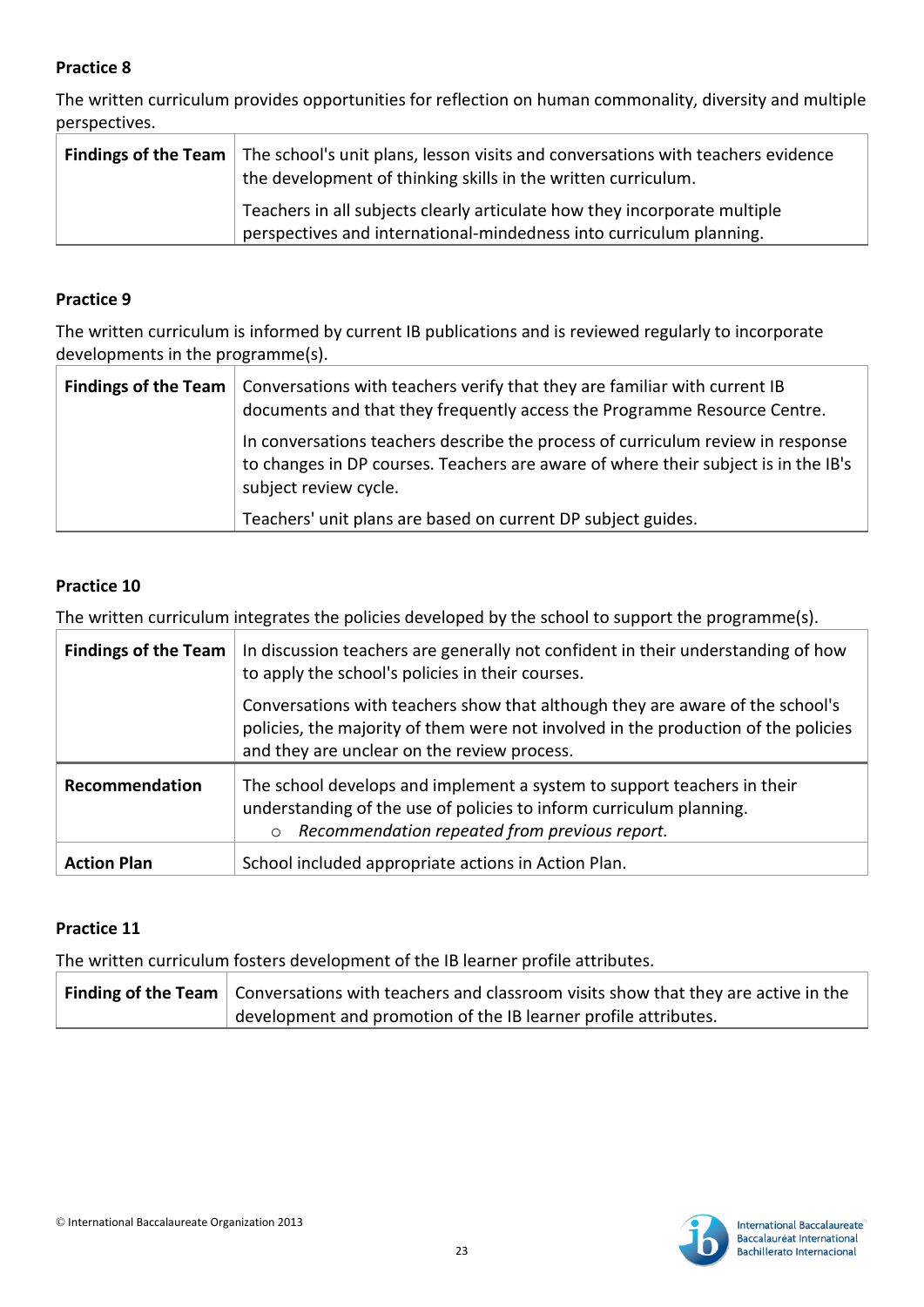#### **Conclusion of the IB**

Based on the analysis of the self-study questionnaires and the supporting documents

|                                                                                                                                                         | <b>School's Conclusion</b>          | <b>IB Response</b>                                                                                                                                                             |
|---------------------------------------------------------------------------------------------------------------------------------------------------------|-------------------------------------|--------------------------------------------------------------------------------------------------------------------------------------------------------------------------------|
| <b>School's Progress</b><br>With regard to IB<br>recommendations for this<br>standard from the previous<br>evaluation process or from<br>authorization, |                                     | The school has not taken into<br>considerations or not provided<br>information on some IB<br>recommendations from the<br>previous evaluation process or<br>from authorization. |
| <b>Conclusion</b>                                                                                                                                       | <b>Requires Further Development</b> | <b>Shows Satisfactory Development</b>                                                                                                                                          |

#### **Standard C3: Teaching and learning**

Teaching and learning reflects IB philosophy

#### **Practice 1 + 1a**

Teaching and learning aligns with the requirements of the programme(s).

| <b>Finding of the Team</b> Lesson visits evidence that teachers implement a range of teaching strategies that |  |
|---------------------------------------------------------------------------------------------------------------|--|
| promote independent thinking and inquiry.                                                                     |  |

#### **Practice 2**

Teaching and learning engages students as inquirers and thinkers.

| Findings of the Team   Conversations with teachers allow for a discussion on teaching strategies to<br>comply with IB aims and objectives.                                          |
|-------------------------------------------------------------------------------------------------------------------------------------------------------------------------------------|
| In lessons visited teachers include different teaching strategies that promote<br>independent thinking, inquiry and reflection.                                                     |
| Students are encouraged to show themselves as thinkers and inquirers in<br>lessons, to make connections between subjects, consider different perspectives<br>and make links to TOK. |

#### **Practice 3**

Teaching and learning builds on what students know and can do.

| <b>Findings of the Team</b> Teachers are able to explain how they plan and deliver lessons that build on<br>students prior learning. This happens within units, between DP1 and DP2 and<br>also vertically across the school. |
|-------------------------------------------------------------------------------------------------------------------------------------------------------------------------------------------------------------------------------|
| In pre-DP grades students develop skills to support them in the DP, including<br>working with ATL.                                                                                                                            |



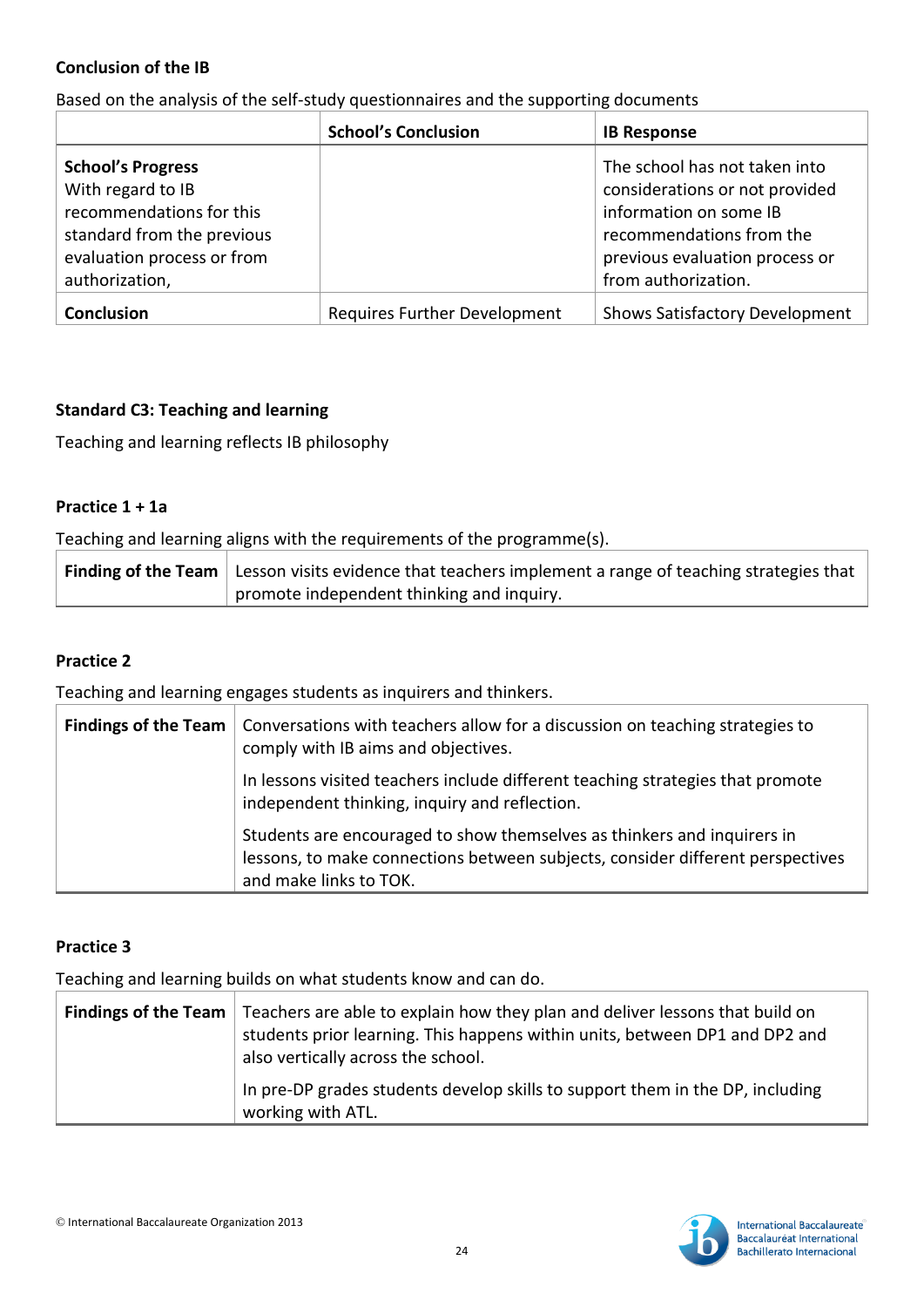Teaching and learning promotes the understanding and practice of academic honesty.

| <b>Findings of the Team</b> $\vert$ Conversations with teachers show that they understand that they have a<br>responsibility to educate students regarding academic honesty and integrity. |
|--------------------------------------------------------------------------------------------------------------------------------------------------------------------------------------------|
| Students understand their responsibility to work within the parameters of the<br>school's academic honesty policy.                                                                         |

# **Practice 5**

Teaching and learning supports students to become actively responsible for their own learning.

| <b>Findings of the Team</b> | Conversations with teachers allow for a discussion on teaching strategies to<br>comply with IB aims and objectives.                                                                                                                                                                 |
|-----------------------------|-------------------------------------------------------------------------------------------------------------------------------------------------------------------------------------------------------------------------------------------------------------------------------------|
|                             | Conversations with teachers involved discussion of strategies used to help<br>students take control and responsibility for their own learning. Examples given<br>include students sharing collective responsibility to learn one aspect of the<br>course to then teach their peers. |
|                             | In response to the COVID-pandemic teachers have developed a "flipped learning"<br>approach which increases student responsibility.                                                                                                                                                  |
|                             | Students engage in conversations on assessment feedback and set their own<br>targets.                                                                                                                                                                                               |
|                             | Students keep a record of their targets in order to review their progress.                                                                                                                                                                                                          |
| Commendation                | The school for implementing a system of student-led target setting related to<br>achievement and learning objectives.                                                                                                                                                               |

# **Practice 6**

Teaching and learning addresses human commonality, diversity and multiple perspectives.

| <b>Findings of the Team</b> Teachers are able to explain how they consider ideas in lessons relating to<br>human commonality and diversity that students can explore. |
|-----------------------------------------------------------------------------------------------------------------------------------------------------------------------|
| Lesson visits evidence that students are happy to share perspectives and are<br>respectful of one another's ideas and comments.                                       |

# **Practice 7**

Teaching and learning addresses the diversity of student language needs, including those for students learning in a language(s) other than mother tongue.

| Findings of the Team   From conversations with teachers and documentation it can be seen that the<br>school has a relatively high number of students who operate in a language which<br>is not their home language; these students are supported with language<br>development. |
|--------------------------------------------------------------------------------------------------------------------------------------------------------------------------------------------------------------------------------------------------------------------------------|
| In meetings teachers explain that they are provided with information from the<br>SEN department that contains strategies to better support students with their<br>language development.                                                                                        |

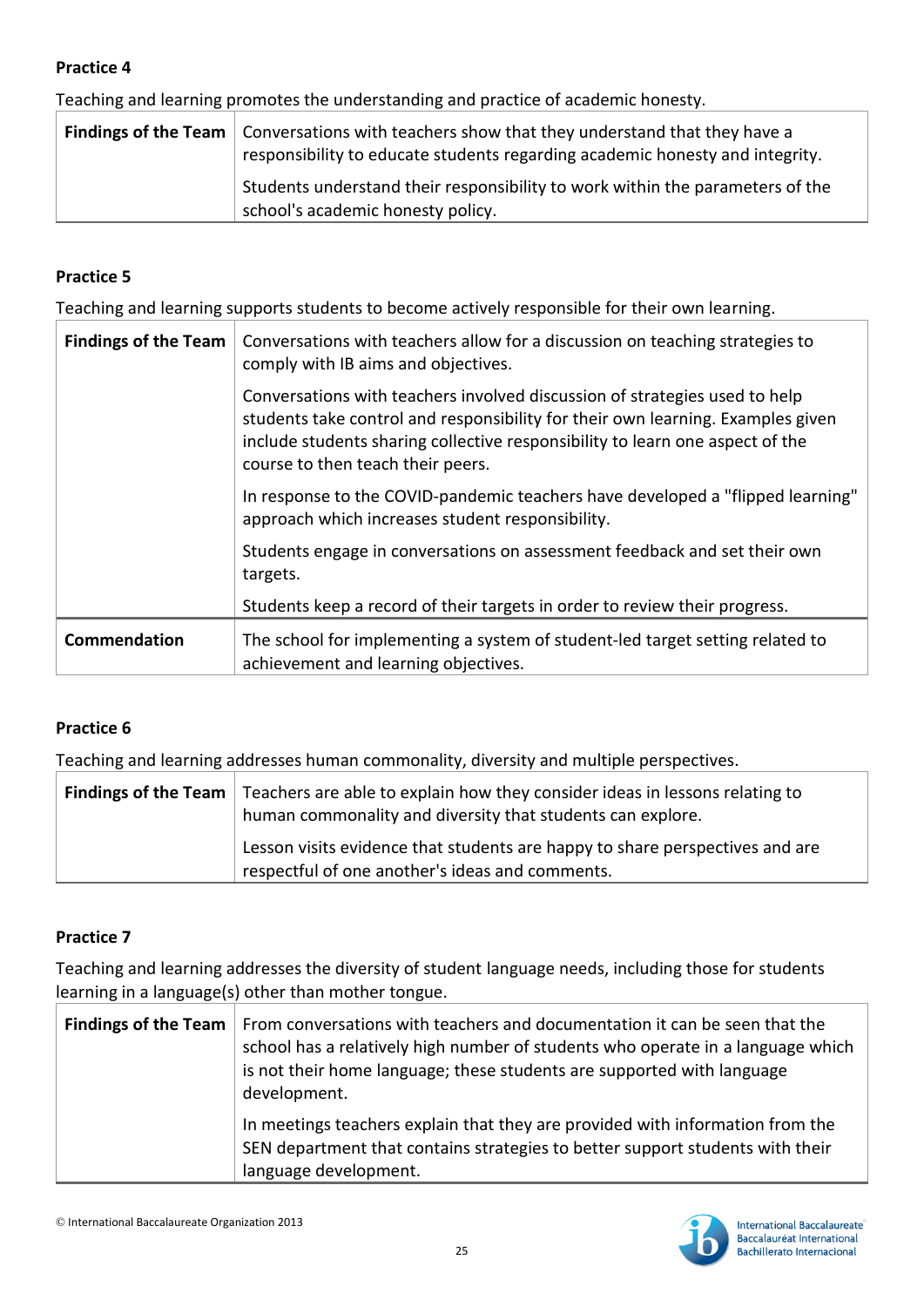Teaching and learning demonstrates that all teachers are responsible for language development of students.

| <b>Finding of the Team</b> Teachers explain that they see themselves as language learners and describe how |
|------------------------------------------------------------------------------------------------------------|
| support students with language learning through the use of a range of strategies                           |
| such as: considering key words, identifying new vocabulary and producing subject                           |
| specific glossaries.                                                                                       |

#### **Practice 9**

Teaching and learning uses a range and variety of strategies.

| <b>Finding of the Team</b> | Lesson visits and conversations with teachers reveal that students are provided<br>with different learning strategies within lessons to promote learning. These<br>include peer assessment, retrieval practice, group work, class discussion, open<br>questions, closed questions, modelling and questions and answer activities. |
|----------------------------|-----------------------------------------------------------------------------------------------------------------------------------------------------------------------------------------------------------------------------------------------------------------------------------------------------------------------------------|
| Commendation               | The teachers for using a wide range of innovative teaching and learning strategies<br>in their classroom practices.                                                                                                                                                                                                               |

#### **Practice 10**

Teaching and learning differentiates instruction to meet students' learning needs and styles.

| <b>Findings of the Team</b> $\vert$ Conversations with teachers show that they understand the need for<br>differentiation in lessons and can describe a range strategies that they may use<br>with students. |
|--------------------------------------------------------------------------------------------------------------------------------------------------------------------------------------------------------------|
| Conversations with the SEN department evidence that they support teachers<br>through a range of activities and student information.                                                                          |

# **Practice 11**

Teaching and learning incorporates a range of resources, including information technologies.

| <b>Findings of the Team</b>   Conversations with teachers in addition to lesson visits show that teachers use a<br>range of resources to support learning. These resources include books, computer<br>technology for hybrid lessons, apps including Flipgrid and Kahoot. |
|--------------------------------------------------------------------------------------------------------------------------------------------------------------------------------------------------------------------------------------------------------------------------|
| ICT systems, such as ManageBac, Atlas Rubicon and the schools LMS, are used to<br>support learning and monitor students' progress.                                                                                                                                       |

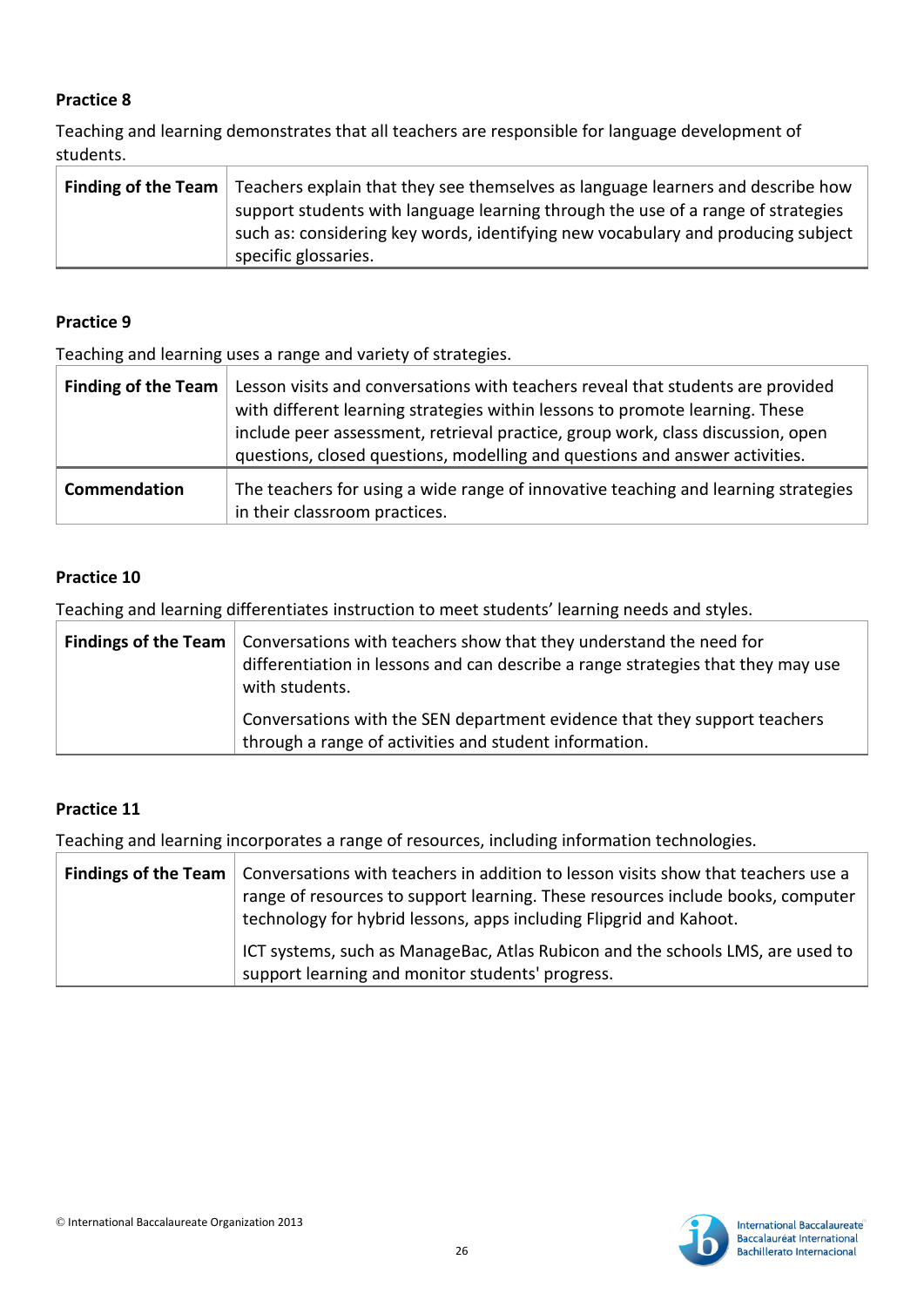Teaching and learning develops student attitudes and skills that allow for meaningful student action in response to students' own needs and the needs of others.

| <b>Findings of the Team</b> | Conversations with the CAS coordinator, teachers and students show a range of<br>examples of student action and service learning opportunities. |
|-----------------------------|-------------------------------------------------------------------------------------------------------------------------------------------------|
|                             | Service learning is recognised and celebrated through the school's "Spotlight on<br>Service" monthly bulletin.                                  |
|                             | Conversations with all stakeholders show that service learning to all aspects of<br>school life.                                                |
|                             | CAS documentation, particularly student CAS reflections, show evidence of<br>sustained action developing all learning outcomes.                 |
| Commendation                | The school for implementing a system for recognizing and celebrating CAS<br>achievements.                                                       |

# **Practice 13**

Teaching and learning engages students in reflecting on how, what and why they are learning.

| <b>Finding of the Team</b> Conversations with teachers and students confirm that students are provided with |
|-------------------------------------------------------------------------------------------------------------|
| $\alpha$ opportunities for meaningful reflection throughout the DP.                                         |

# **Practice 14**

Teaching and learning fosters a stimulating learning environment based on understanding and respect.

| <b>Findings of the Team</b> | The school has established an IB council to represent students. In conversation<br>students are enthusiastic in their recognition of the purpose and achievements of<br>the IB council.                                                                      |
|-----------------------------|--------------------------------------------------------------------------------------------------------------------------------------------------------------------------------------------------------------------------------------------------------------|
|                             | Lesson visits show that students are comfortable in the learning environment<br>and are happy to share their ideas with the rest of the class and their teachers.<br>Understanding and respect for peers and teachers was evident in all lessons<br>visited. |
|                             | The video tour of the school shows that space is used effectively to stimulate<br>inquiry.                                                                                                                                                                   |
| Commendation                | The school for creating a system and channels to develop teaching and learning<br>that includes student voice and transparent communication.                                                                                                                 |

# **Practice 15**

Teaching and learning encourages students to demonstrate their learning in a variety of ways.

| <b>Finding of the Team</b>   Opportunities for students to demonstrate different ways of learning are seen in |
|---------------------------------------------------------------------------------------------------------------|
| lesson visits. Students demonstrate their learning by making contributions in class                           |
| discussions, sharing written work, reading and providing feedback on their own                                |
| work and that of their peers.                                                                                 |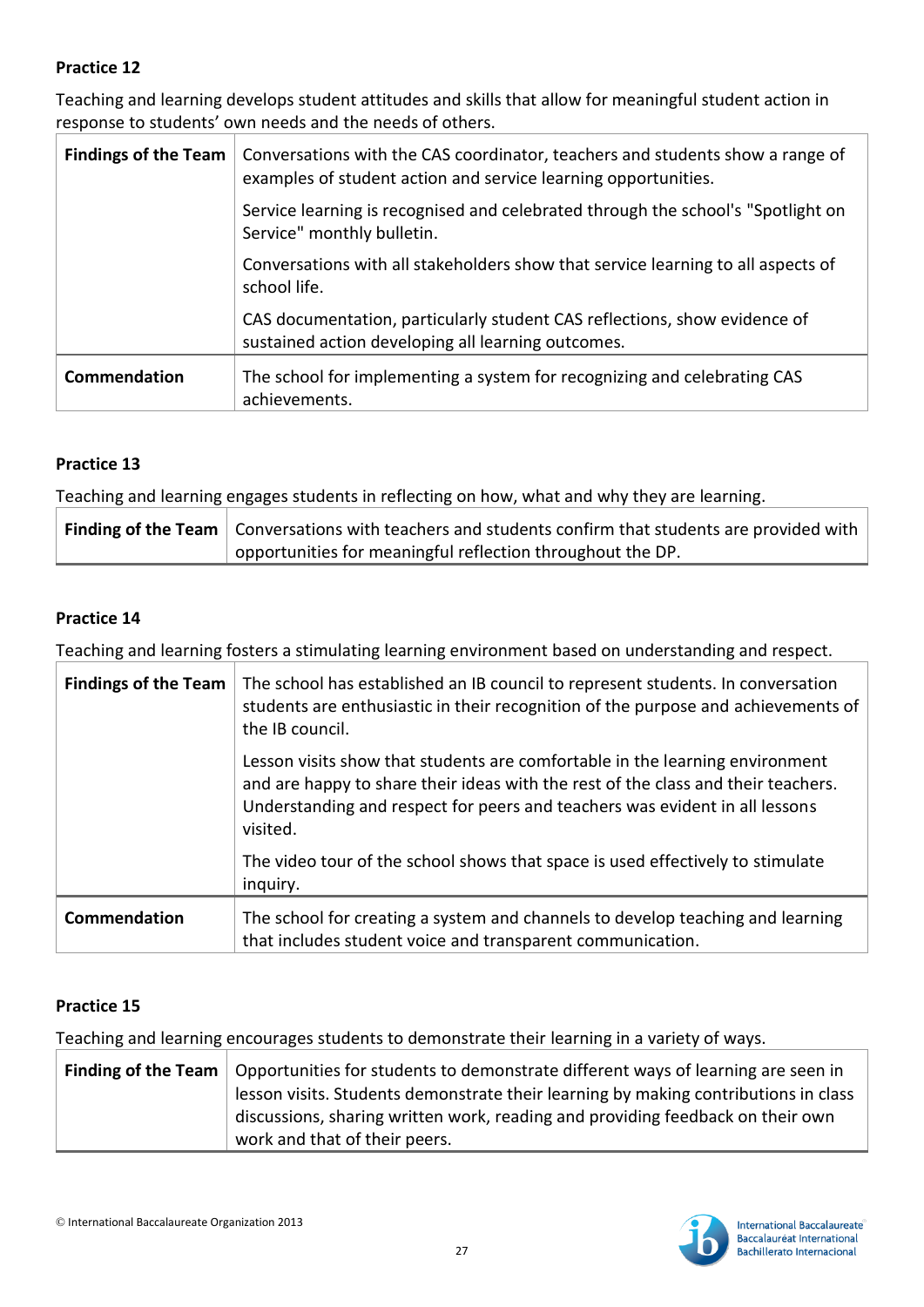Teaching and learning develops the IB learner profile attributes.

| <b>Finding of the Team</b> Lessons visits show that students are able to demonstrate the learner profile |
|----------------------------------------------------------------------------------------------------------|
| attributes. In lessons students are given tasks that allow them to practice and                          |
| extend the attributes.                                                                                   |

# **Conclusion of the IB**

Based on the analysis of the self-study questionnaires and the supporting documents

|                                                                                                                                                         | <b>School's Conclusion</b>            | <b>IB Response</b>                                                                                                                         |
|---------------------------------------------------------------------------------------------------------------------------------------------------------|---------------------------------------|--------------------------------------------------------------------------------------------------------------------------------------------|
| <b>School's Progress</b><br>With regard to IB<br>recommendations for this<br>standard from the previous<br>evaluation process or from<br>authorization, |                                       | The school has taken into<br>consideration the IB<br>recommendations from the<br>previous evaluation process or<br>from the authorization. |
| <b>Conclusion</b>                                                                                                                                       | <b>Shows Satisfactory Development</b> | <b>Shows Satisfactory Development</b>                                                                                                      |

# **Standard C4: Assessment**

Assessment at the school reflects IB assessment philosophy

#### **Practice 1 + 1a**

Assessment at the school aligns with the requirements of the programme(s).

| <b>Findings of the Team</b>   Conversations with teachers show that they know the assessment requirements<br>related to their subjects or core responsibilities. They are aware of and have<br>developed a balanced approach to internal and external assessment and<br>deadlines over the two years of the programme |
|-----------------------------------------------------------------------------------------------------------------------------------------------------------------------------------------------------------------------------------------------------------------------------------------------------------------------|
| Parents and students are familiar with the assessment requirements related to<br>the DP.                                                                                                                                                                                                                              |

#### **Practice 2**

The school communicates its assessment philosophy, policy and procedures to the school community.

| <b>Finding of the Team</b> The school's assessment policy in addition to conversations with teachers and the |
|--------------------------------------------------------------------------------------------------------------|
| DP coordinator show that the school's assessment procedures are integral to the                              |
| learning process, aligned with subject-group objectives, use a range of different                            |
| tasks, are age-appropriate and reflect the development of the students within the                            |
| subject.                                                                                                     |

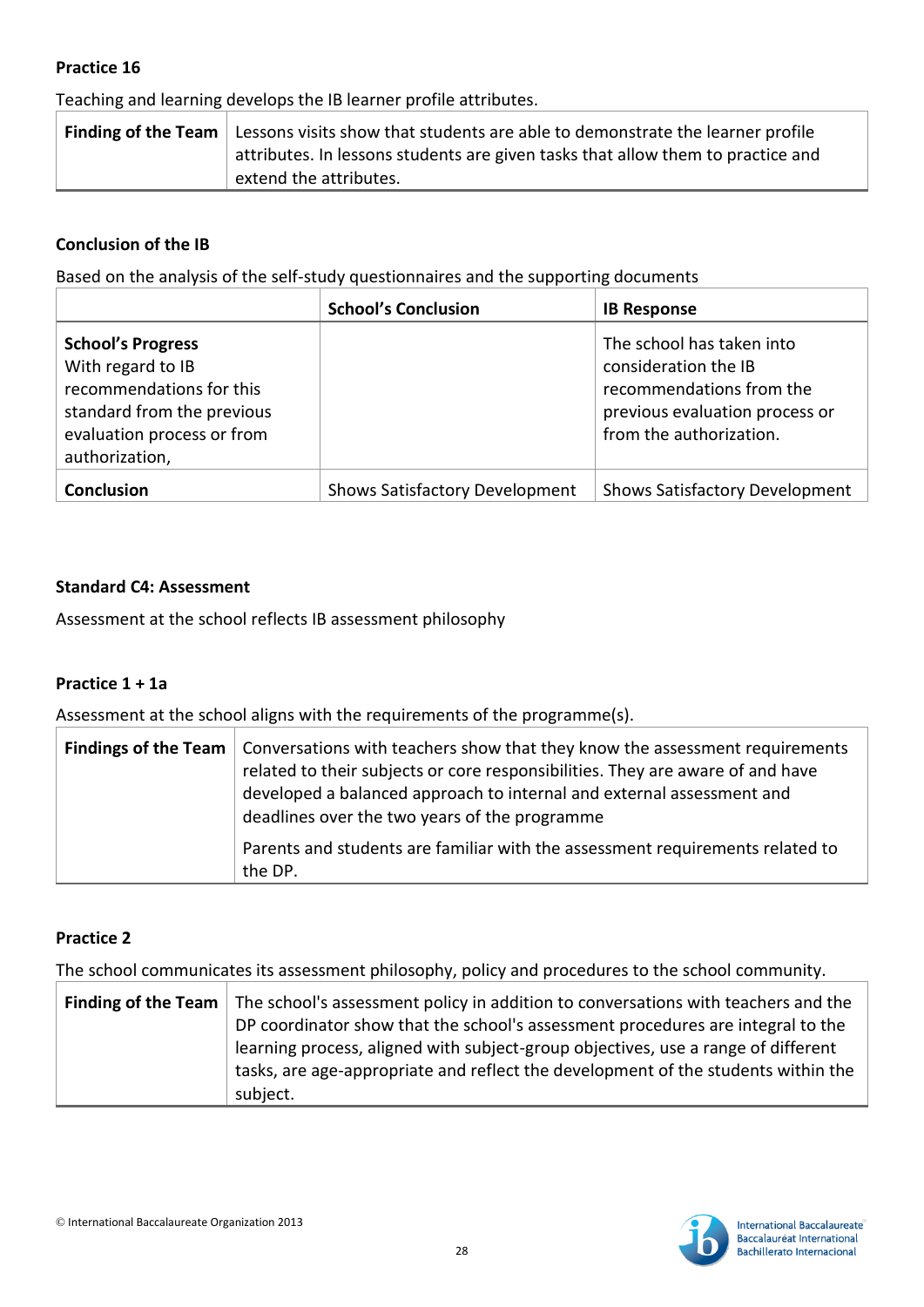The school uses a range of strategies and tools to assess student learning.

| <b>Findings of the Team</b>   In conversation both teachers and students describe examples of the range of<br>assessment tools used within the school. This is reflected within the teachers'<br>unit plans. |
|--------------------------------------------------------------------------------------------------------------------------------------------------------------------------------------------------------------|
| Teachers and students describe a variety of assessment instruments, including<br>online tools, that allow students to show their learning in multiple ways and<br>formats.                                   |

#### **Practice 4**

The school provides students with feedback to inform and improve their learning.

| <b>Finding of the Team</b> $\vert$ Conversations with teachers and students show the use of regular formative |
|---------------------------------------------------------------------------------------------------------------|
| assessment feedback that is used to inform student learning.                                                  |

# **Practice 5**

The school has systems for recording student progress aligned with the assessment philosophy of the programme(s).

| <b>Findings of the Team</b>   ManageBac is used to record progress in CAS and TOK.                  |
|-----------------------------------------------------------------------------------------------------|
| Student progress is recorded on the school's LMS. All stakeholders refer to the<br>LMS in meetings. |

#### **Practice 6**

The school has systems for reporting student progress aligned with the assessment philosophy of the programme(s).

|              | <b>Finding of the Team</b>   Conversations with teachers, parents and students outline the school systems to<br>report on student progress. The school issues four reports a year, two with grades<br>and two with accompanying comments based on DP assessment criteria. |
|--------------|---------------------------------------------------------------------------------------------------------------------------------------------------------------------------------------------------------------------------------------------------------------------------|
| Commendation | The school for developing reporting system that include opportunities for<br>continuous dialogue around student learning and progress.                                                                                                                                    |

#### **Practice 7**

The school analyses assessment data to inform teaching and learning.

| <b>Finding of the Team</b> $\vert$ In meetings teachers describe the process of examination results analysis and |
|------------------------------------------------------------------------------------------------------------------|
| actions taken as a result of the data gathered to shape and inform teaching and                                  |
| learning within the school.                                                                                      |